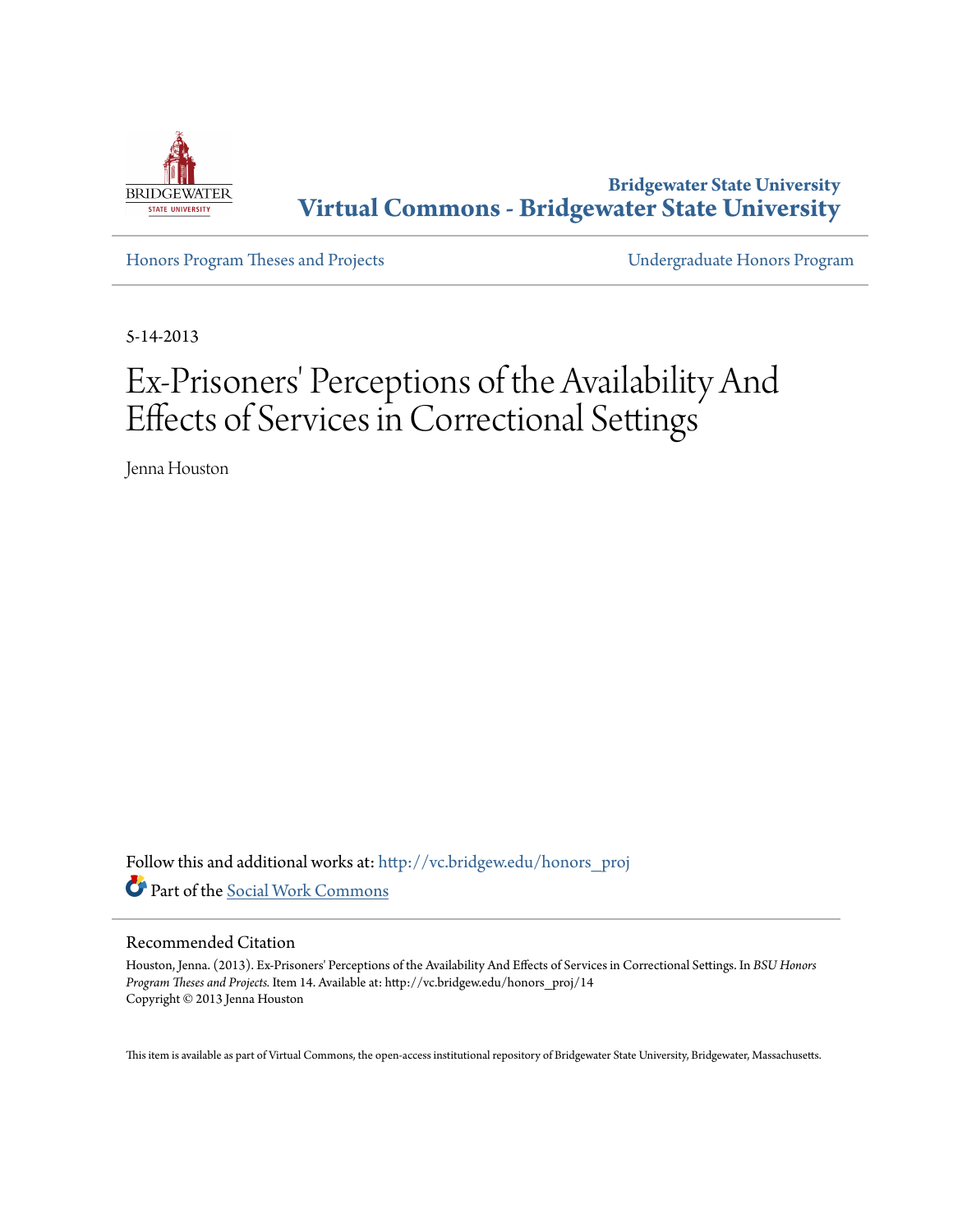## EX-PRISONERS' PERCEPTIONS OF THE AVAILABILITY AND EFFECTS OF SERVICES IN CORRECTIONAL SETTINGS

Jenna Houston

Mentor: Dr. Judith Willison Ph.D., LICSW

Submitted in Partial Completion of the

Requirements for Departmental Honors in Social Work

Bridgewater State University

May 14, 2013

Dr. Judith Willison, Thesis Director Dr. Kathleen Bailey, Committee Member Dr. Jonghyun Lee, Committee Member Dr. Arnaa Alcon, Committee Member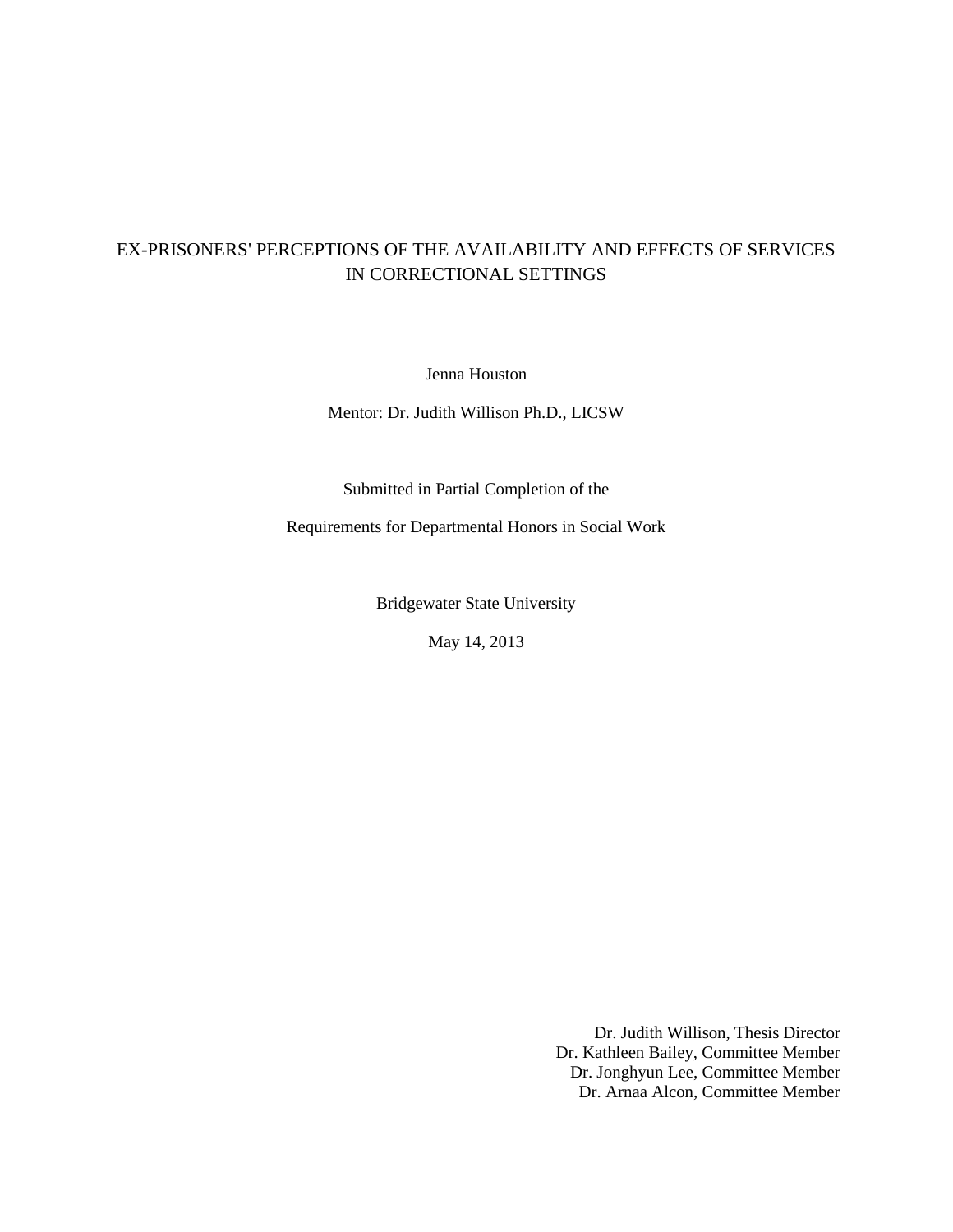## **This Thesis is Dedicated to my Father, Jim Houston**

"My father was my teacher. But most importantly he was a great dad."

- Beau Bridges

"Noble fathers have noble children."

- Euripides

## **Table of Contents**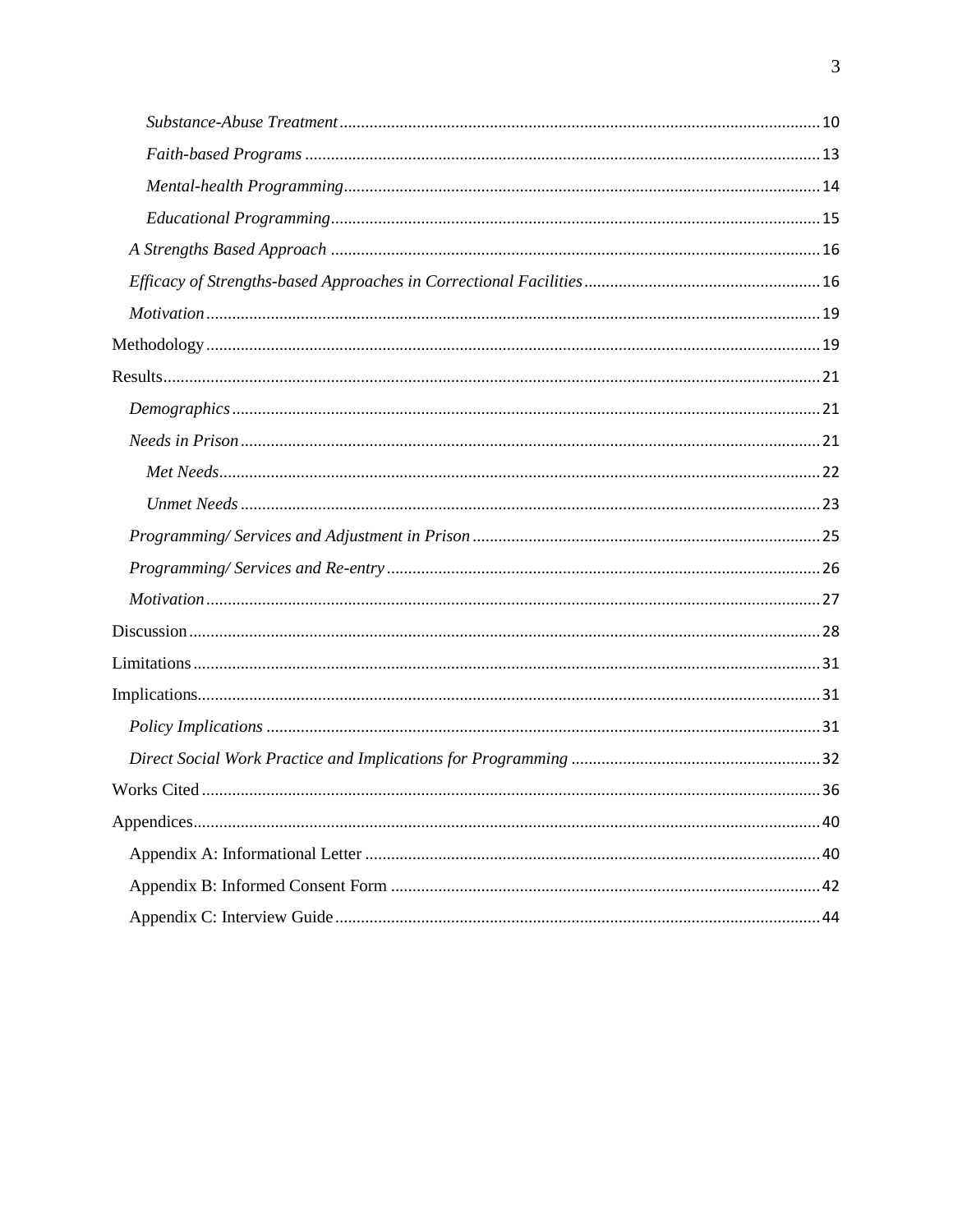#### **Abstract**

<span id="page-4-0"></span>*The U.S. system of retributive justice drives punitive measures, rather than interventions that could reduce recidivism. If prisoners' needs are not met while serving time within the penal system, their chances of re-offending are greater (Baillargeon, 2010). The purpose of this study was to gather information about correctional programming from male ex-prisoners who have been involved in community re-entry services at Span Inc. in Boston, MA. Furthermore, this study also examined whether or not the programming contributed to positive coping skills during their incarceration as well as to their adaptation upon reentering the community. Data was collected by conducting ten interviews, using a semi-structured interview guide, at a community reentry program, in Boston, MA. Interviews were audio recorded, transcribed, and analyzed for themes. Results indicate that prisoners describe a wide variety of needs while incarcerated. The*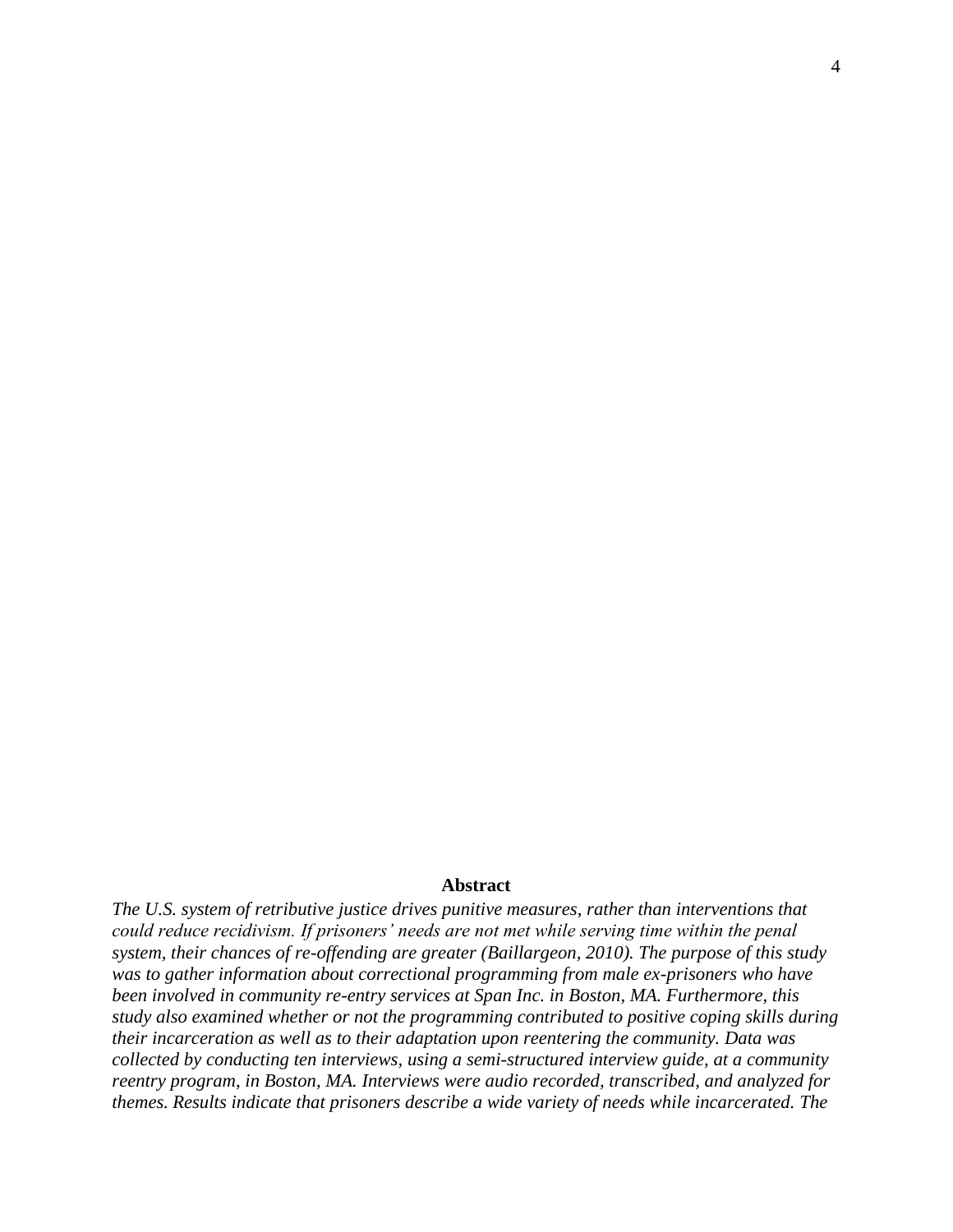*majority of participants reported that their needs were not addressed in prison through programming and services. All participants discussed that some form of programming helped them in adjusting to being separated from the community while incarcerated, as well as helping them to reenter into the community. Strong themes of 'prisonized', or institutionalized behaviors were apparent in the experiences described by participants. Of significance, given the high levels of motivation noted, if incarcerated individuals were to be provided with tools, resources, and empowerment, these individuals present themselves with the capacity to be successful in their rehabilitation and re-entry into the community. It is hoped this research will support and inform social work practice for programming as well as support and inform social work advocacy in correctional facilities.* 

*Keywords:* male-offenders, incarceration, re-entry, adaptation, needs, institutionalization,

prisonization, forensic social work services, strengths-based perspective

*.*

#### Acknowledgements

<span id="page-5-0"></span>This research was made possible through the ATP Summer Research Grant and through the collaboration with Span Inc. Also, thank-you to Dr. Judith Willison for her kindness, patience, and constant support in mentoring this research.

I would also like to acknowledge my fellow social work researchers Kayla Spagna and Brian Diehl. Without your support I would have lost my sanity a long time ago. Thank-you for your constant motivation to follow through with this project.

Lastly, I would like to acknowledge Dr. Cindy King-Frode who encouraged me consider research during my final years at Bridgewater State University. Without Dr. King-Frode, this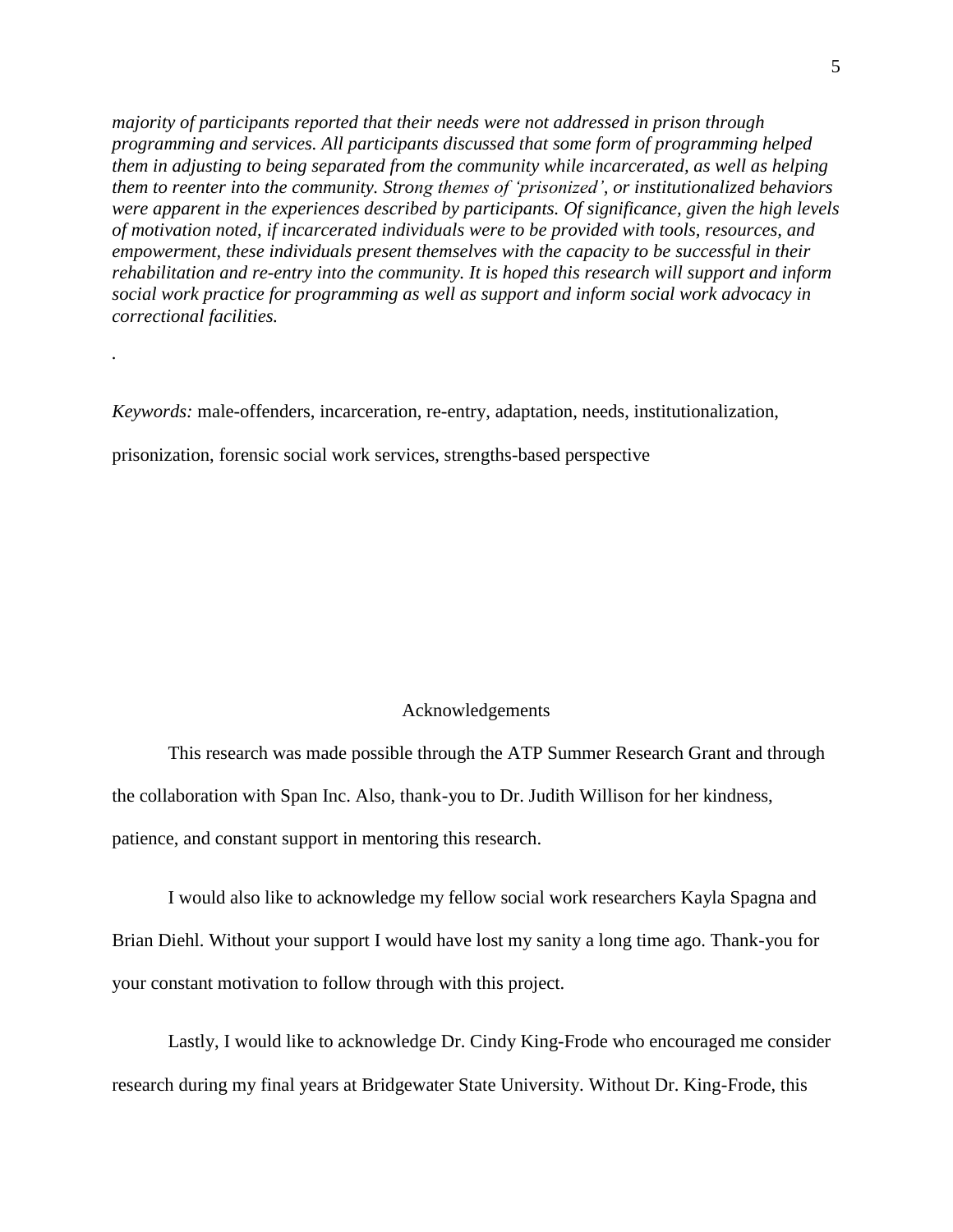would have remained an unexplored avenue in my life. Thank-you for seeing my potential and pushing me outside my comfort zone.

## Introduction

<span id="page-6-0"></span>According to the United States Bureau of Justice Statistics (2012), almost 7 million individuals constituted the U.S. population under some form of correctional control in 2011. Of this group, 3,971,319 people were on probation and 853,852 were on parole. Over 2.2 million of these individuals were incarcerated in jails and prisons as of December 31, 2011 (Glaze & Parks, 2012). Of the 2.2 million; 1,504,150 are in federal and state prisons and 735,601 are in local jails. 87,200 individuals are considered to have multiple correctional statuses (Glaze & Parks, 2012). There are limited services offered to incarcerated individuals, due to lack of funding as well as a culture of non-acceptance of those who commit crimes (Baillargeon, 2010). More services are needed to adequately meet the complex needs of prisoners in order to reduce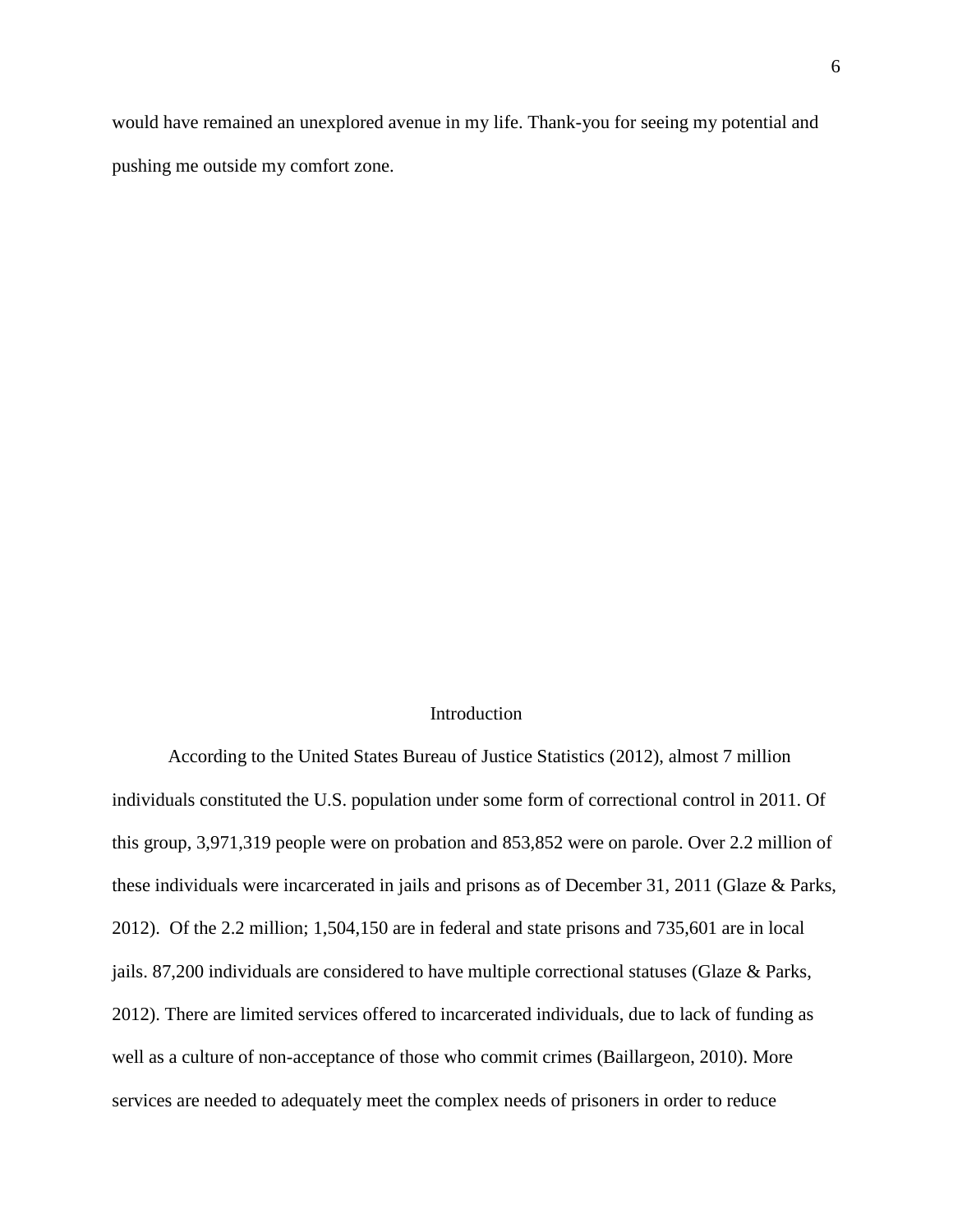recidivism and protect potential victims of crime. The Bureau of Justice Statistics describes recidivism as being measured by criminal acts that in turn result in the re-arrest, reconviction, or return to prison with or without a new sentence, within a three year time period (2012). During 2007, a total of 1,180,469 persons on parole were indicated to be at-risk of re-incarceration. Of these parolees 16% returned to prison (Glaze & Parks, 2012).

The aim of this study was to assess what prisoner's needs include and if they were met or not, as well as to determine if programming aided in adjustment while incarcerated and assisted in re-entry into communities. This study involved ten in-depth interviews with adult male exprisoners, completed at Span, Inc. in Boston, MA. A semi-structured interview guide was created to inquire about four main areas,

1) What are prisoner's needs during incarceration?

2) Do ex-prisoners believe their needs were met in prison?

3) Does programming foster positive coping skills while incarcerated?

4) How does programming help prisoners upon release into the community?

This thesis will offer literature relevant to these research questions and will outline the methods of the study, discuss the study findings and implications of these findings for social work practice. I will also discuss the limitations of this research and include this study's materials as appendices.

#### Review of Literature

Much literature has been conducted on the prison population in large. Yet, unlike this study, the majority of the literature does not explore prisoners' and formerly incarcerated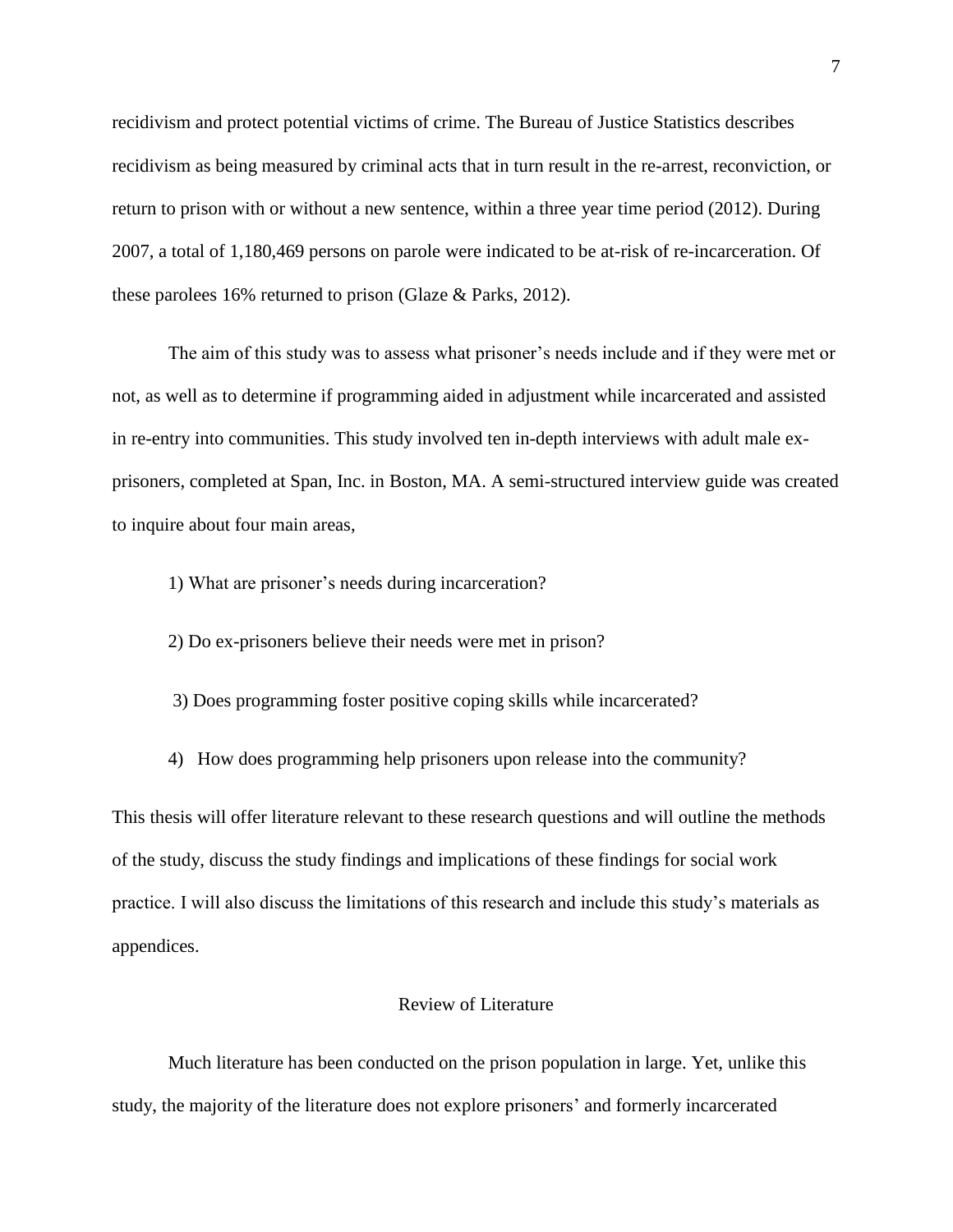individual's perceptions of their time spent incarcerated. The areas in this literature review which will be covered include mass incarceration, 'prisonization' as an effect of mass incarceration, detailed descriptions of programming and services in prison and the evidence each puts forth, and also the strengths-based approach and its efficacy in prisons. This literature is significant due to its relevance to the study being discussed.

#### *Mass Incarceration*

According to The Sentencing Project, the United States has the highest incarceration rates in the world. Mass incarceration is a result of increased policies, implementation of strict laws, and a consequence due to the 'war on drugs' (2008). The movement to be 'tough-on-crime' began in the 1970s and has not lost momentum. The governor of New York, whom is considered leader of this movement, implemented the Rockefeller drug laws in response to the ongoing substance-abuse issues throughout the state in 1973. Ultimately, these laws were causal to the increased sentences for low- level drug offenses. The political impetus for the 'the war on drugs' was to support political campaigns. During the year of 1973 the population of incarcerated individuals was 330,000, and has been ever increasing (Morrison & Useem, 2008).

Mass incarceration has devastating impacts on personal, social, and economic levels. Not only does the incarceration of such a high number of individuals deplete community resources, it is socially pernicious, devastates national and state economies, perpetuates inequality, as well as contributes to mental- health issues and unemployment (The Sentencing Project, 2008).

Another issue with mass incarceration is the disproportionate numbers of impoverished people of color due to institutional racism in arrest, conviction, and incarceration rates. According to The Sentencing Project, in 2006 African- Americans accounted for 40% of persons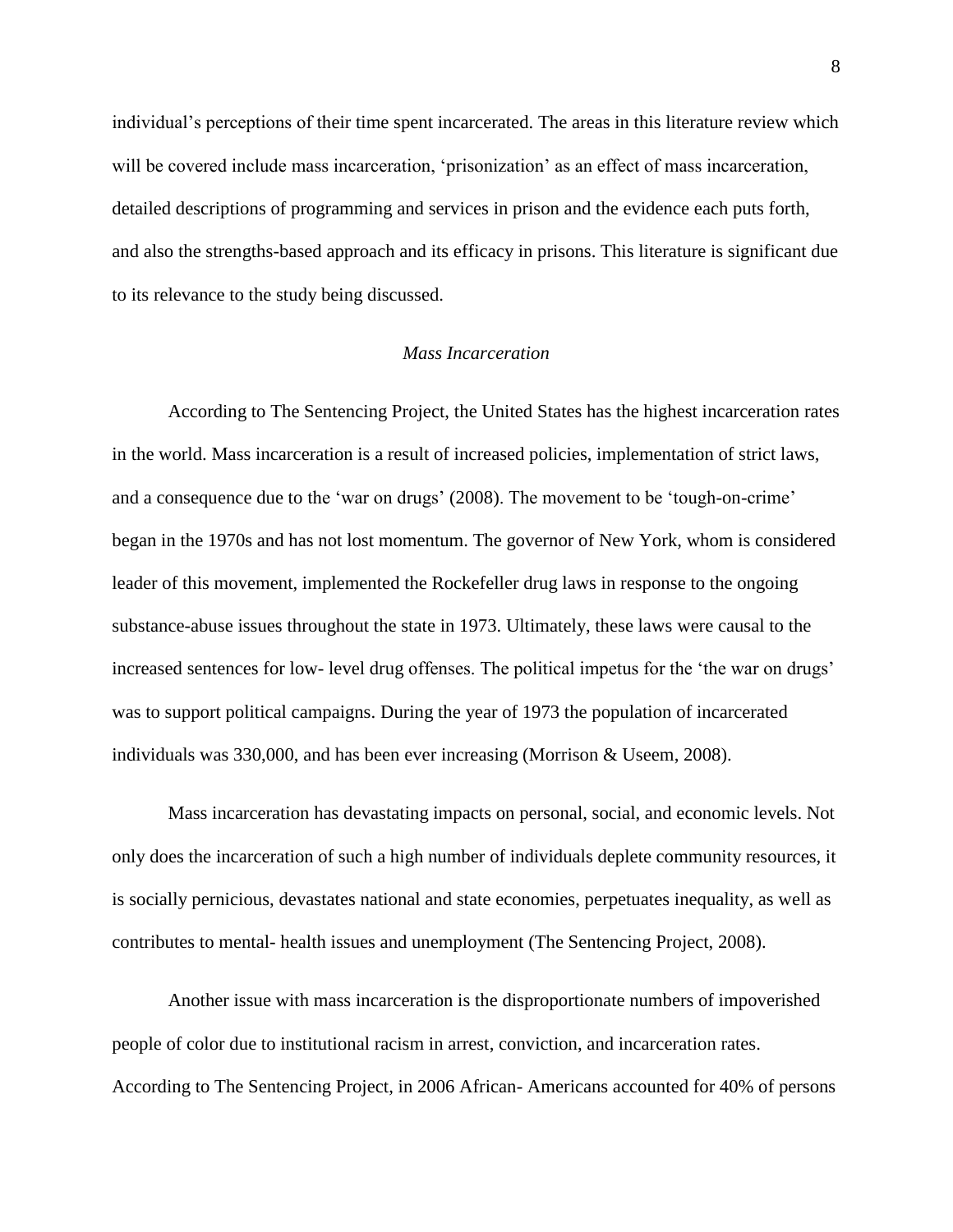in jail, while Hispanics accounted for 20%. The Sentencing Project also indicates that in 2004, 82% of individuals committed to state prisons were convicted of non-violent crimes which include 34% for drug offenses and 29% for property offenses (2008).

#### *Prisonization as an Effect of Mass Incarceration*

<span id="page-9-0"></span>With the era of deinstitutionalization of mental and state hospitals long passing us, yet, institutionalizing (or "prisonizing") behaviors continue to cultivate in correctional settings. Goodstein (1989) wrote that inmates may attempt to cope with their environment by beginning to view the prison as "home". A seminal work by Goffman (1961), suggested that once inmates are placed in a correctional setting they are subsequently stripped of their identities and social roles. Goffman contended that this created a process of "conversion" whereby the inmate will internalize the views of one's self from the perspective of authority figures, such as the administrative and correctional staff. People who are in these institutional settings are subject to degrading experiences and have harsh limitations put on their freedom. The institutionalization of the prisoner involves a lack of control over one's environment, a paucity of goods and services, one's needs being handled in an uncongenial and bureaucratic fashion, a lack of decision making occasions, and as a result the individual is forced to be dependent on their environment (Goodstein, 1989; Haney, 2001; Weinstein, 1982). Consequently this renders the inmate completely unprepared to re-enter their community where functioning independently and taking initiative is vital. The idea of being 'institutionalized' is conceptualized as being psychological, which in turn means its effects are reversible (Haney, 2001).

Lawson, Segrin, and Ward (1996), aimed to explore the interrelationships between prisonization and prisoners' social skills. The researchers conducted this study using responses from prisoners to 190 surveys in the Mid-West within a variety of low to maximum security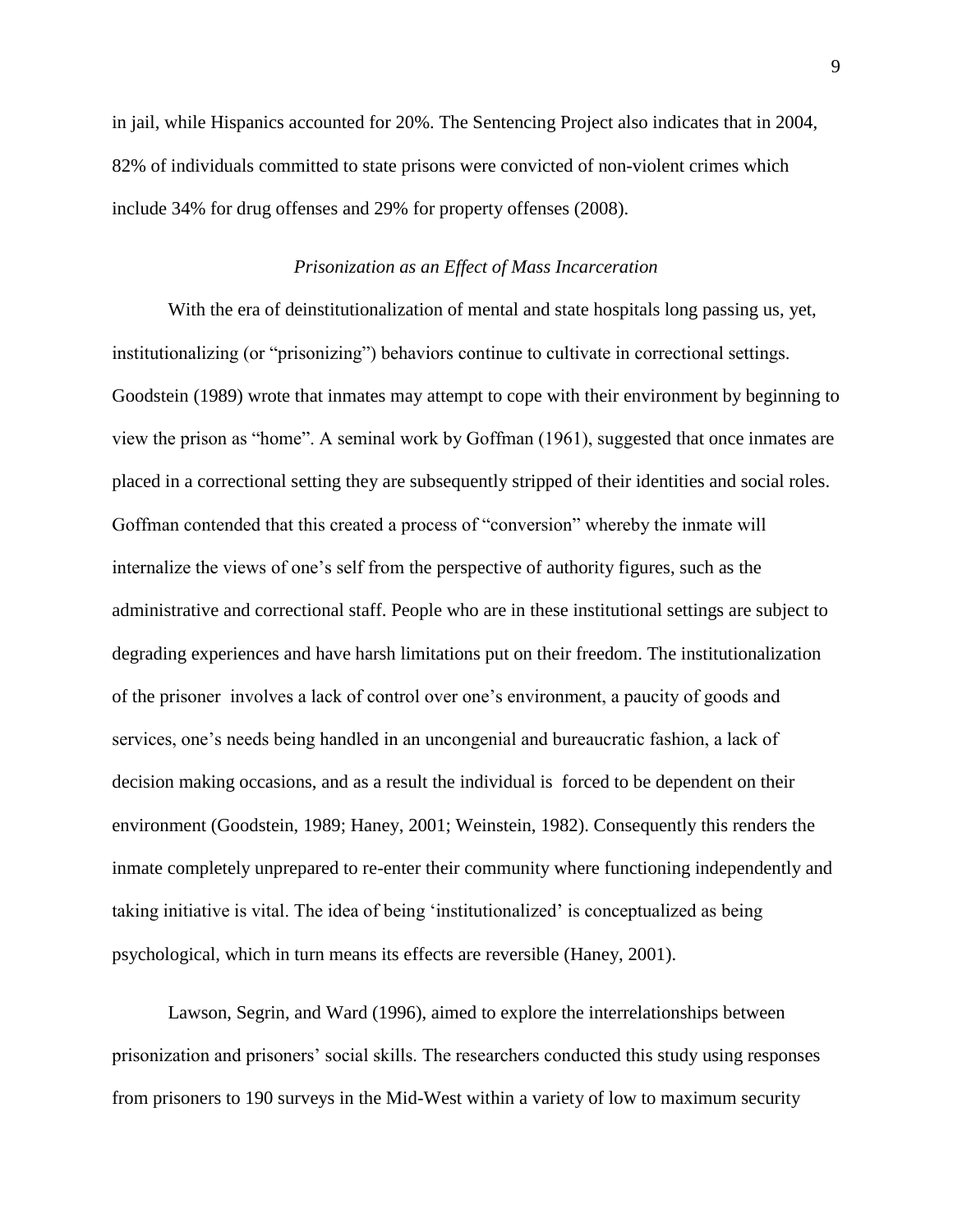correctional settings. The surveys aimed to measure the regularity of inmates' external communication, prisonization, sources of internal communication, feelings of powerlessness, and social skills. Social skills involve the ability to properly and efficiently communicate with other people. Conceptualized social skills which were measured in this study included initiating relationships, emotional support, disclosing personal information, negative assertion, and conflict management. Nevertheless, the researchers decided not to measure initiating relationships and emotional support due to the severe limitations within prisons. People who lack basic social skills are believed to be at increased risk for suffering from various psychological and social problems. This study found that there are significant links between prisonization and the frequency of internal/ external communication, yet prisonization was not found to be related to social skills. This study also notes that the length of incarceration is not a factor that contributes to prisonization, rather the researchers concluded that what does contribute as a factor is how prisoners spend that time.

## *Programming and Services in Prison*

<span id="page-10-0"></span>The main areas of programming in prisons in the U.S. are substance-abuse treatment, religious services, mental-health treatment, and educational programming. Failure to provide prisoners these basic services while incarcerated contributes to increased recidivism rates (Baillargeon, 2010) and simultaneously results in long-term warehousing costs at the taxpayers' expense (Hall & Killacy, 2008; Soderstrom, 2007). Brief characterizations of the programs that may be offered in a correctional setting are described below.

#### <span id="page-10-1"></span>*Substance-Abuse Treatment*

Formerly incarcerated males who identify as having substance abuse problems which remain either untreated or undertreated often return into society with little to no coping skills or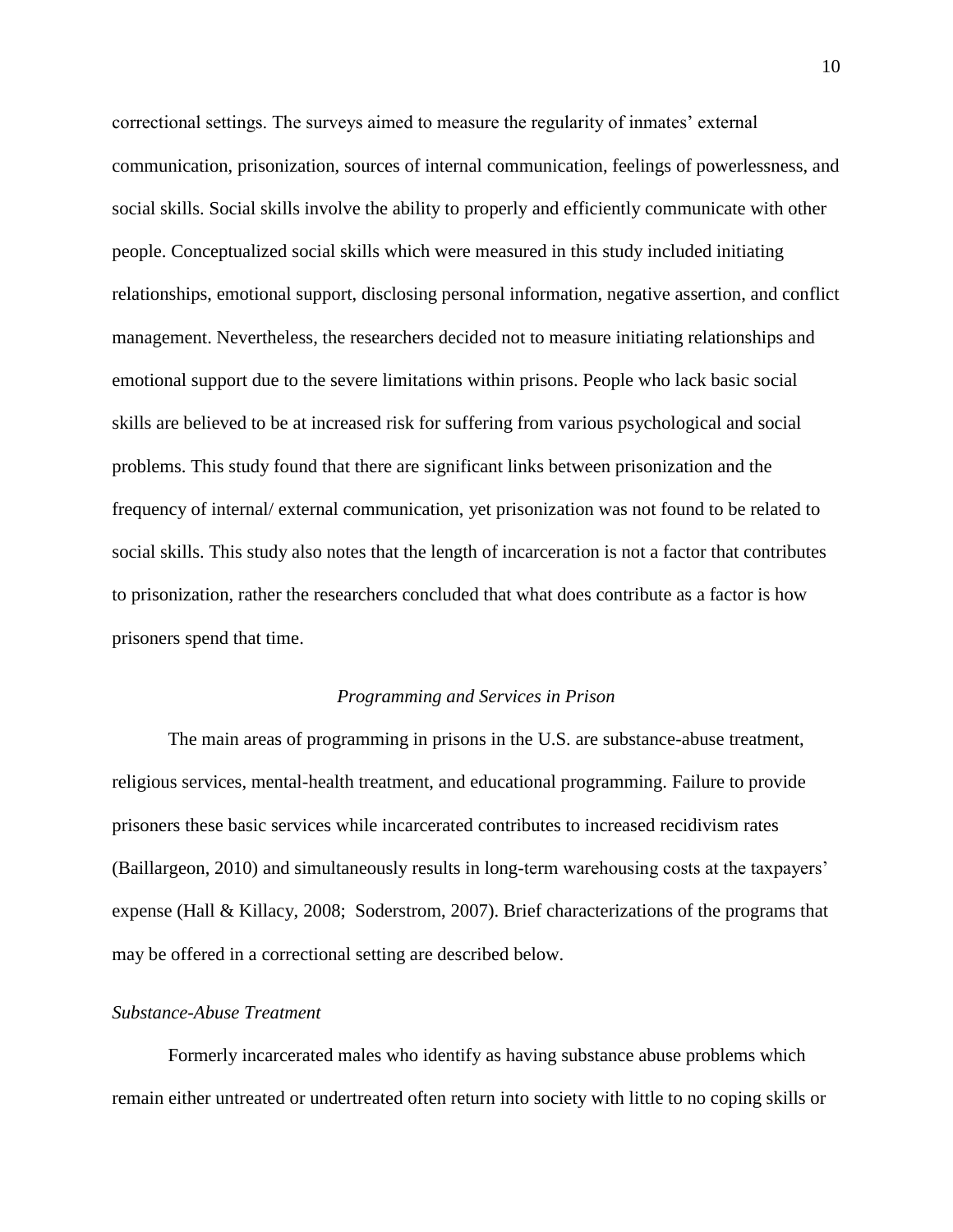resources to remain alcohol and drug-free. Less than 18%-20% reentering prisoners who suffer from substance abuse problems report receiving treatment during their incarceration (Sentencing Project, 2013; Wormer & Edwards Persson, 2010). Wormer and Edwards Persson state that there is interconnectedness between substance abuse and crime (2010). Research indicates that more than half of all people who have been incarcerated in the United States test positive for illegal substances. Drug and alcohol abuse is also reported to directly contribute to heightened incidences of property crime, robbery, domestic violence, child abuse, and sexual violence (Wormer & Edwards Persson, 2010).

Although treatment needs have risen due to the numbers of those incarcerated for nonviolent offenses, the number of prisoners enrolled in substance abuse programs has decreased. This can be attributed to several factors but it is primarily related to the scarceness of treatment staff and professionals to deliver such programs (Wormer & Edwards Persson, 2010). Also the lack of adequate training for correctional staff (i.e. guards and nurses) to recognize/report prisoners with on-going substance abuse issues and intervention strategies for prisoners that could used an alternative to punitive actions normally enforced. These factors contribute to ineffective treatment options and unsuccessful implementation of existing programs (Wormer & Persson, 2010). Early interventions in correctional facilities as well as comprehensive treatment programming strategies are essential to preventing recidivism for many of these individuals.

Wormer and Persson (2010) also indicate other factors which can contribute to successful drug treatment rehabilitation. These include individual attention, increasing the quality of the treatment options, implementing only short-term detentions for infractions, having staff observe for signs of drug use, including the family system in drug court, focusing on the individual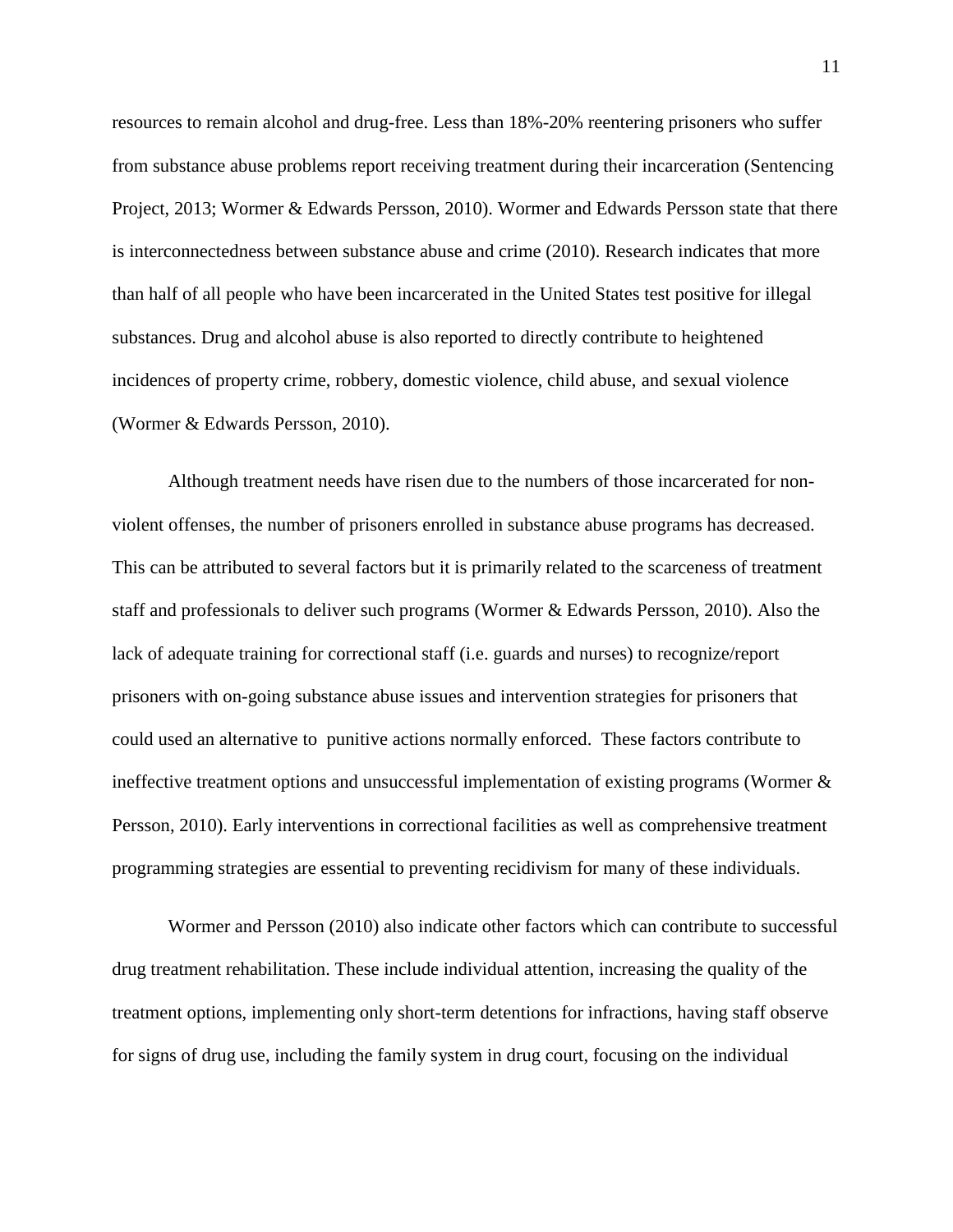finding a job or the need to attend job training as well as implementing small rewards for successful completion/compliance of a the treatment program (2010).

Welsh (2010), conducted a study with 347 male prisoners at a 1200 unit correctional facility which specializes in substance-abuse treatment. The researcher employed general linear modeling repeated measures analysis to defend his hypothesis of (1) the participants will experience positive change over time, and (2) patterns of change will be dependent upon their initial baselines for risk and motivation. For example, it was hypothesized that low risk and low motivation in a participant would result in less responsiveness to treatment. The participants were measured at the first, sixth, and twelfth month of their treatment for psychological and social functioning in response to treatment. The results indicated many significant changes in psychological and social functioning in response to substance-abuse treatment which support Welsh's first hypothesis. One of the most noteworthy findings was the significant downturn in depression overtime as well as a significant down turn in risk taking and external pressures. This study also found that participants became more engaged with treatment, increased personal progress, increased trust in treatment groups, and present heightened ratings of the treatment staff. Welsh's second hypothesis was also supported by his findings that participants in the lowrisk/ low-motivation grouping showed little to no change, while the high-motivation/ low-risk group displayed the most substantial responses from treatment. In conclusion, Welsh (2010) calls for an increase of quality for screening and assessment procedures, not exclusively to find a baseline of functioning, but also throughout treatment to measure psychosocial changes. If these measures were to be taken, perhaps the incidences of drug and/or alcohol induced crimes would decrease.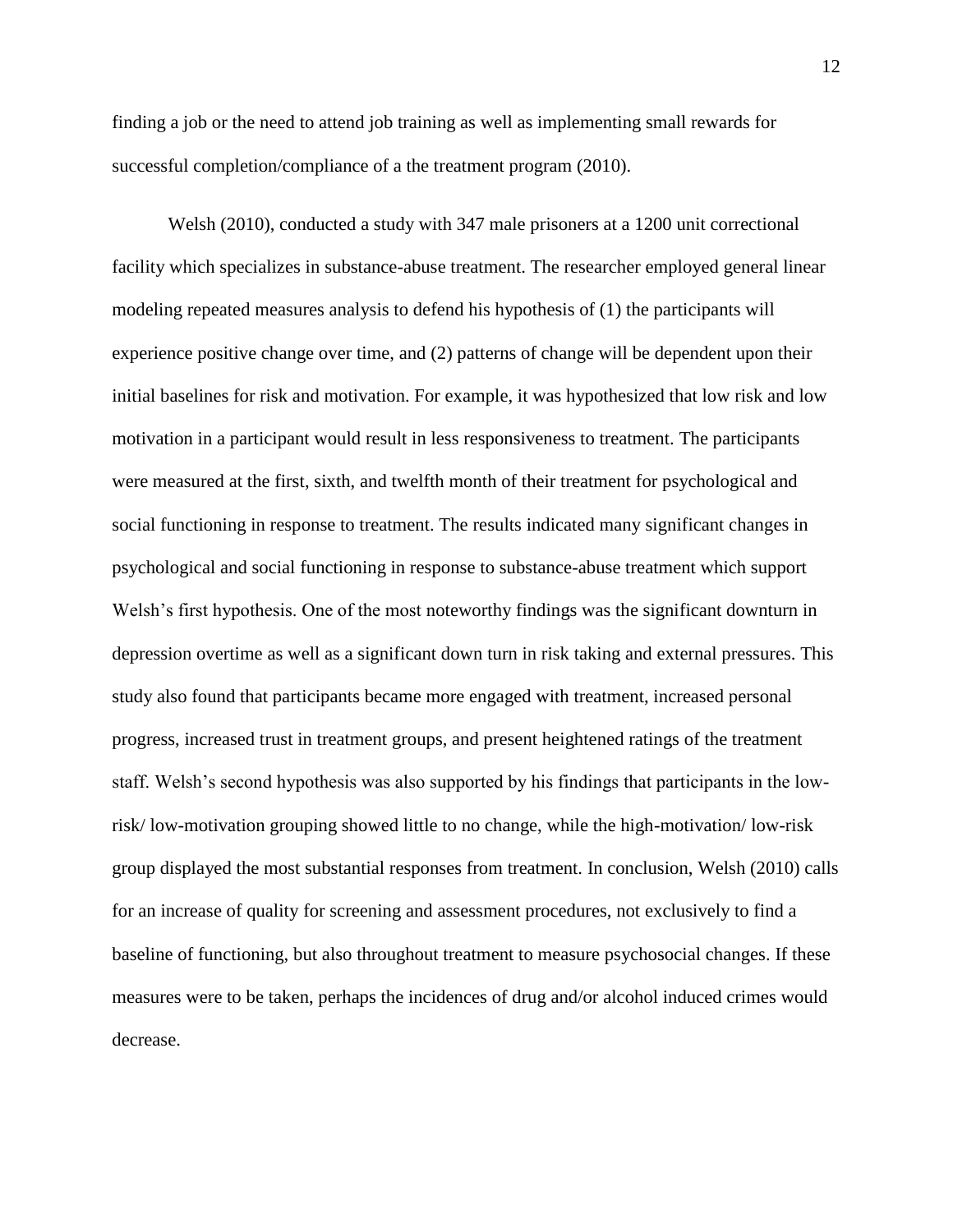#### <span id="page-13-0"></span>*Faith-based Programs*

Faith-based programs help prisoners discover or reconnect with their faith of choice and are found to be effective in reducing anti-social behaviors in extreme conditions, such as a prison (Kerley, Matthews, & Blanchard, 2005). Kerley et al., (2005) found involvement in religious programming directly reduced arguing between prisoners and indirectly reduced fighting. A separate study concluded that faith-based programs help prisoners deal with guilt; begin to find a new direction in life and aid in dealing with the loss of their freedom (Clear & Sumter, 2002). However, not all prisoners feel a connection to a 'higher power.' Many prisoners seek faithbased programming for other reasons such as material comforts and social support which helps them deal with the hostile environment of prison (Clear & Sumter, 2002).

Additional literature aids us by providing a greater insight into the role of religion in the prison environment. O'Connor and Perreyclear support the perception that religion can be an important factor in the process of offender rehabilitation while incarcerated (2002). This exploratory research study was conducted at Lieber Prison in South Carolina. The entire inmate population was used in this study ( $n= 1,597$ ). It was found that Lieber prison ran twenty-three different religious programs, varying in topics and intensity, and that 49% of the inmates had attended some type of faith-based program within the year. O'Conner and Perreyclear then compared the religious attendees to the non-religious attendees based on their demographics and criminal histories (2002). There were two significant findings of this study, (1) religious programming in the Lieber prison setting was extensive, varied, and inexpensive to conduct; and (2) when a number of demographic and criminal history variables are controlled for, the strength of religious practice was contrarily related to in-prison infractions (O'Connor& Perreyclear, 2002). Although these findings are legitimate, thinking critically as to the limitations of these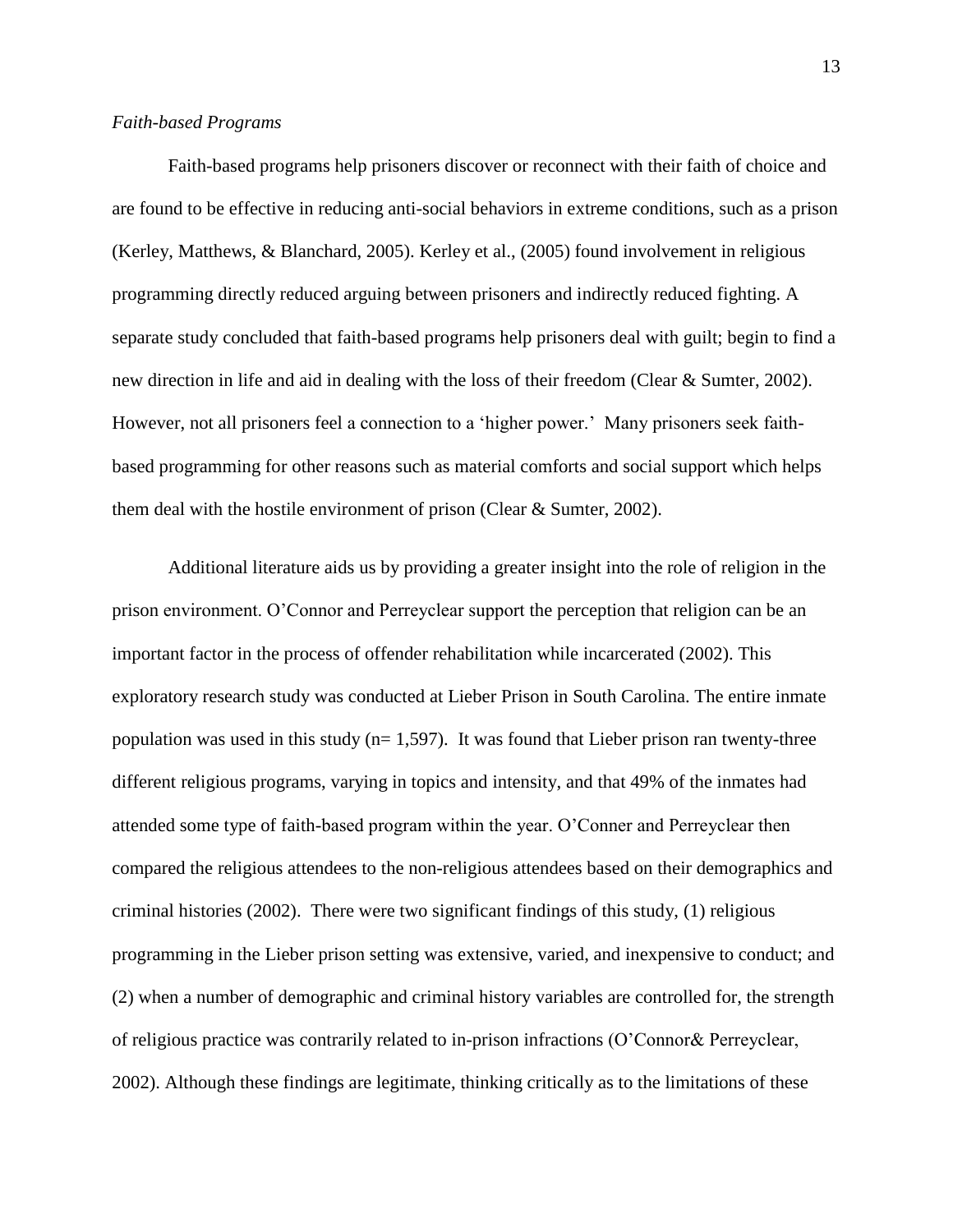findings will help to interpret these results. For example, the author found that one reason for high religious involvement because the prison was located in the "Bible belt" of the South; this region exhibits an unusually high number of surrounding churches (2002).

## <span id="page-14-0"></span>*Mental-health Programming*

A great influx of people living with mental illness into the prison system began with the deinstitutionalization of state mental hospitals over the past few decades (Soderstrom, 2007). Prisoners may experience symptoms of mental health disorders including but not limited to: loss of interest or pleasure in activities, insomnia or hypersomnia, feelings of worthlessness or extreme guilt, delusions, and hallucinations (James & Glaze, 2006).

Haney (2001) indicated that upward of 20% of male incarcerated individuals suffer from major mental health issues while incarcerated. This population accounts for the largest disabled population in correctional settings. Of many major issues that this statistic presents us with, particular attention should be given to how living with a mental health disorder impacts an individual's adaptation to their environment during their incarcerations. Adaptation is especially challenging for these individuals because they face the additional challenges of their mental health related symptoms. The consequences of untreated mental health disorders intertwined with the extremely stressful and dangerous environment of prison, may be that individuals engage in self harm or involved in conflicts with other inmates and correctional staff (Haney, 2001). Such conflicts result in segregation of individuals with mental health disorders, which result in mental health disorder's perpetuation to be untreated. Haney argues for prisoner oriented rehabilitative services for individuals who identify with having mental health disorders. The author also calls for increased availability of programming to create meaningful activities for work and an increase in positive interaction with others in their environments. Services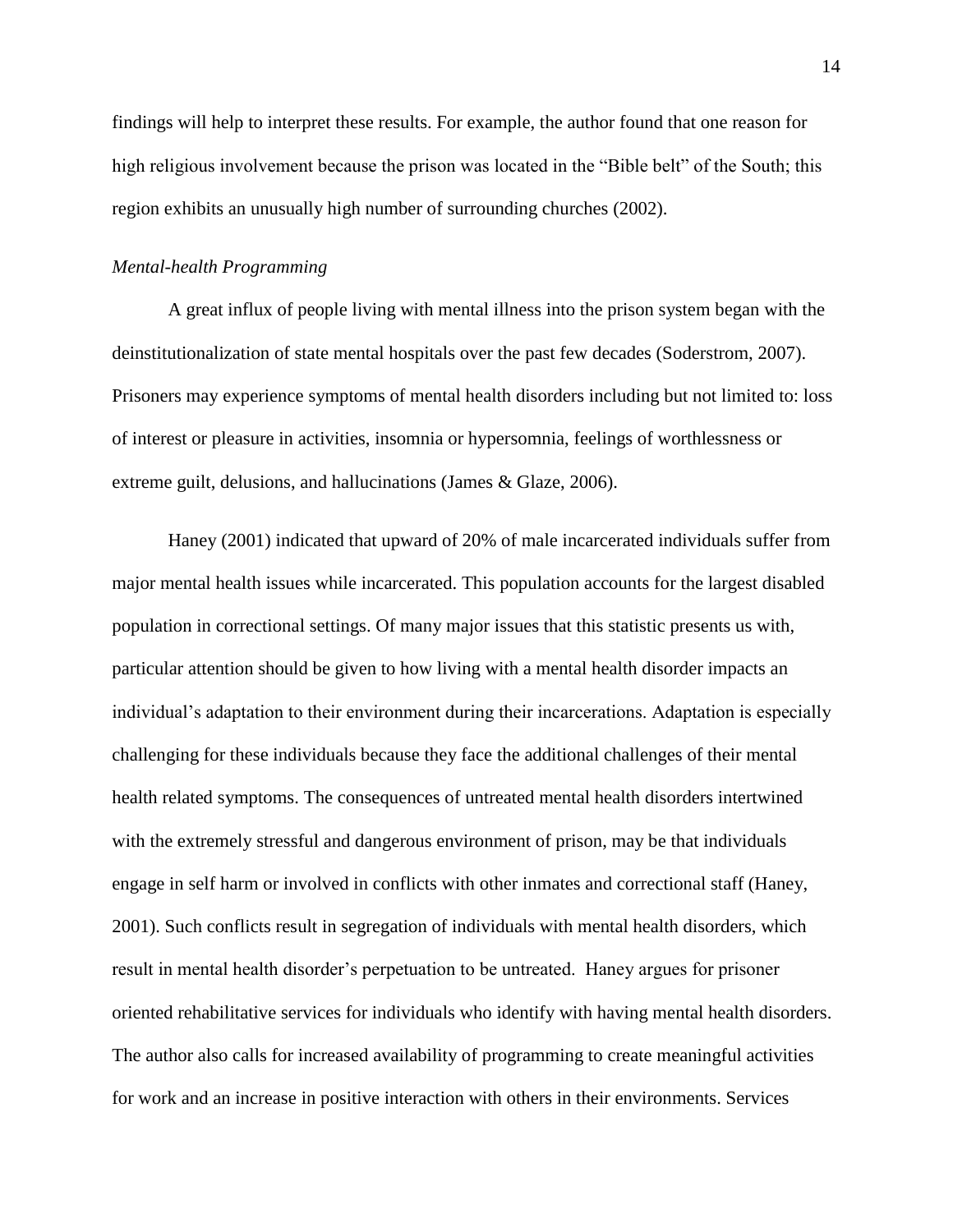should then include therapeutic and habilitative resources for individuals which cater to their unique needs. Lastly, post-incarceration, offenders that either entered with a mental health diagnoses, or have manifested mental health symptoms during incarceration, require specialized transitional services to facilitate their re-entry into their community (2001).

Mental-health programming for prisoners provides evidence of effectiveness in addressing specific emotional and behavioral disorders. Soderstrom (2007), found that including mental- health programming in prison is an opportunity for clinicians to identify, diagnose, and begin treatment with prisoners. A study conducted in a county jail examined the impact of a mental-health program on over 240 prisoners with co-occurring mental health disorders and substance abuse . A statistically significant correlation between the higher number of treatment sessions and decreased recidivism rates was found (Rothbard, Zubritsky, Jacquette, & Chatre, 2009).

## <span id="page-15-0"></span>*Educational Programming*

Educational programming offered in prisons includes GED classes, adult literacy sessions, as well as vocational training (Hall & Killacy, 2008). Such programs have been found to dramatically reduce recidivism (Esperian, 2010). Job training in prisons is also significant to individuals' post-release success. It is believed that productivity inside prisons promotes productivity outside of prisons as individuals are released into society (Travis, 1999). Therefore educational job-training contributes to a reduction in recidivism while also aiding individuals in successful integration into their communities.

Hall and Killacy (2008) determined that while most studies are based solely on the effects of education on recidivism, this study would instead begin to focus on the perspective of the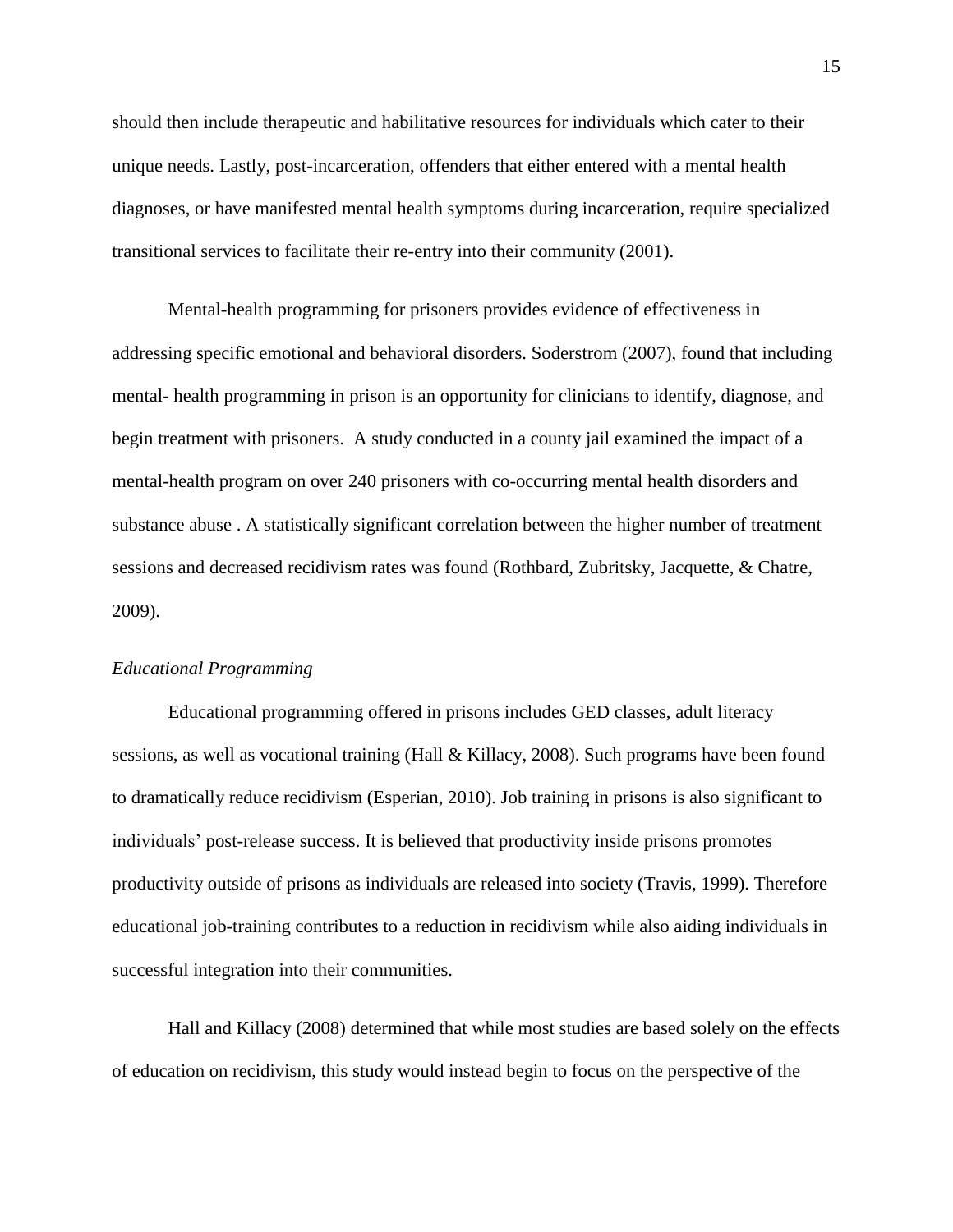prisoner on various topics of correctional education. The qualitative methods utilized in this study put effort to determine how prisoners perceive their correctional education experience such as in classes, interacting with prison staff in the classrooms, and how the prisoners believed they benefited from their experience in the classrooms. Male prisoners  $(n=10)$ , and staff  $(n=2)$ , were interviewed via surveys with open-ended questions. Results indicated themes of success, regret, and reexamining their correctional experiences. The theme of regret was found to be widely apparent in the results. It was established through the surveys that the 'prisoner-student' is filled with regret over past choices regarding their education. Hall and Killacy, later discussed that the lack of financial resources for correctional education programming, coupled by the negative stigma associated with being a former-prisoner contributes immensely to recidivism of these individuals. It is also argued that elementary and secondary education systems could greatly benefit by introducing early intervention programs to at-risk youth prior to offending (2008).

#### *A Strengths Based Approach*

#### <span id="page-16-1"></span><span id="page-16-0"></span>*Efficacy of Strengths-based Approaches in Correctional Facilities*

Brunette and Maruna (2006) point out the lack of theoretical foundations in prison-based programs/services prior to their creation. Instead, the authors find prison programming to be based on the idea of 'earning redemption'. Popular practices with a 'population in need' prove to have many deficits.

Assumptions of Popular Practice (Staudt, Howard, & Drake, 2001):

- 1. The person is the problem or the pathology named
- 2. Distance, power inequality, control, and manipulation often mark the relationship between helper and helped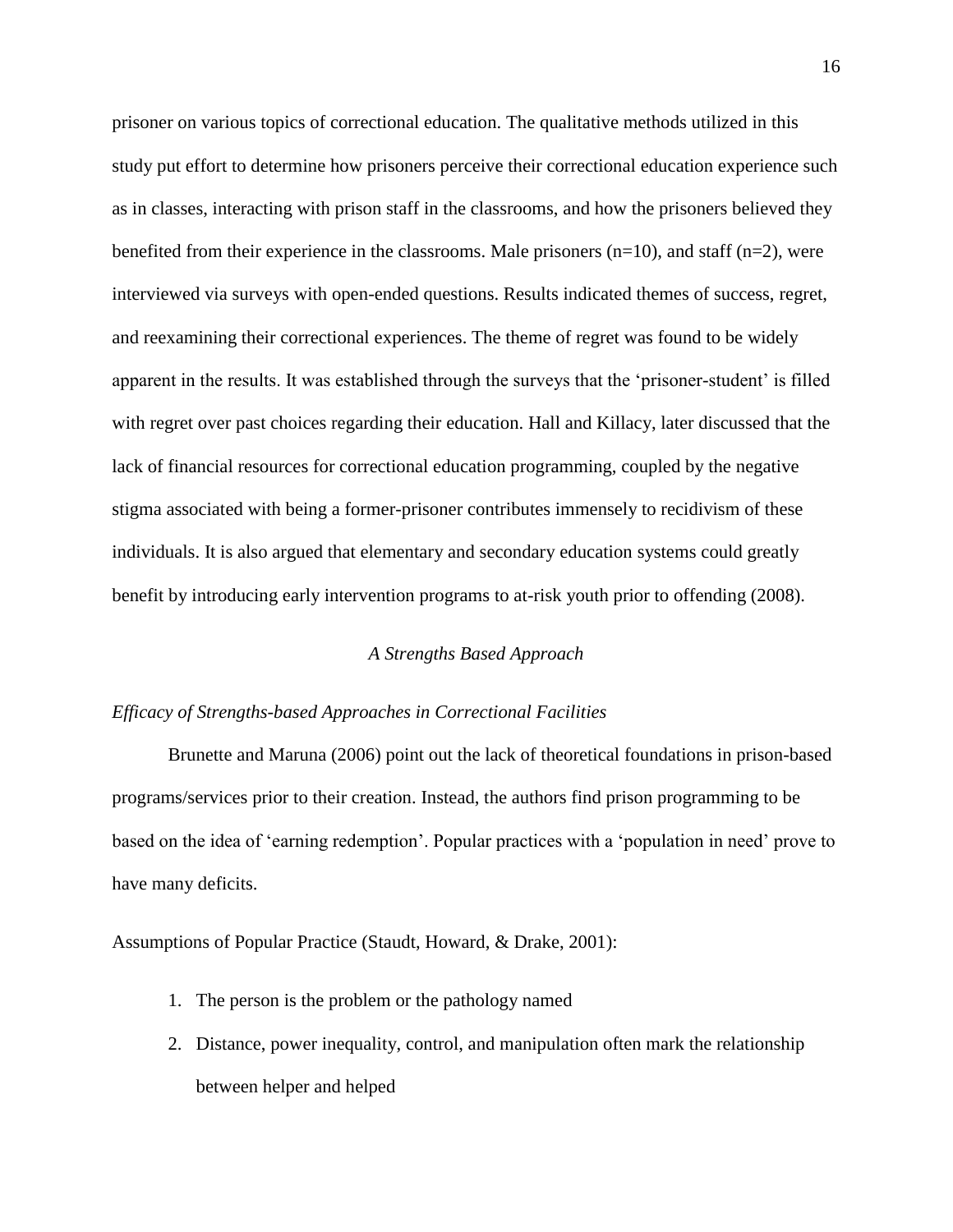- 3. Problem-based assessments encourage individualistic rather than ecological accounts of clients' problems
- 4. The focus on what is wrong often reveals an egregious *cynicism* about the ability of individuals to cope with life or to rehabilitate themselves
- 5. The supposition of disease assumes a cause for the disorder, and, thus, a solution
- 6. This perspective's foundation is that each individual possesses the inherit ability and resources required to overcome challenges as they present themselves.

In contrast to the popular practice approach, Saleeby (1996) indicates that strengths-based approaches to social work practice call for a diverse way of 're-lensing' our understanding of individuals with a focus on assets . This approach emerged in response to the perceived inclination for professionals to focus on deficits of individuals rather than recognizing their strengths and resources (Saleeby, 1996; Staudt, Howard, & Drake, 2001). Instead of utilizing popular practice in interventions with individuals, this approach focuses on capacities, talents, competencies, possibilities, visions, values, hopes of individuals, as well as discovering the social institutions which surround them which may provide resources for them, despite how distorted past trauma or present life experiences renders the individual (Saleeby, 1996; Staudt et al., 2001). Despite the fact that some people may present themselves as 'hopeless,' it is believed that with some assistance a person can overcome their issues. This approach is especially effective in empowering an individual to re-gain control over their environment, which enables them to furthermore utilize their apparent strengths (Brun & Rapp, 2001; Brunette & Maruna, 2006).

As strengths-based approaches in practice are considered evidence-based, this current study puts forth evidence that such programs are necessary for rehabilitation in correctional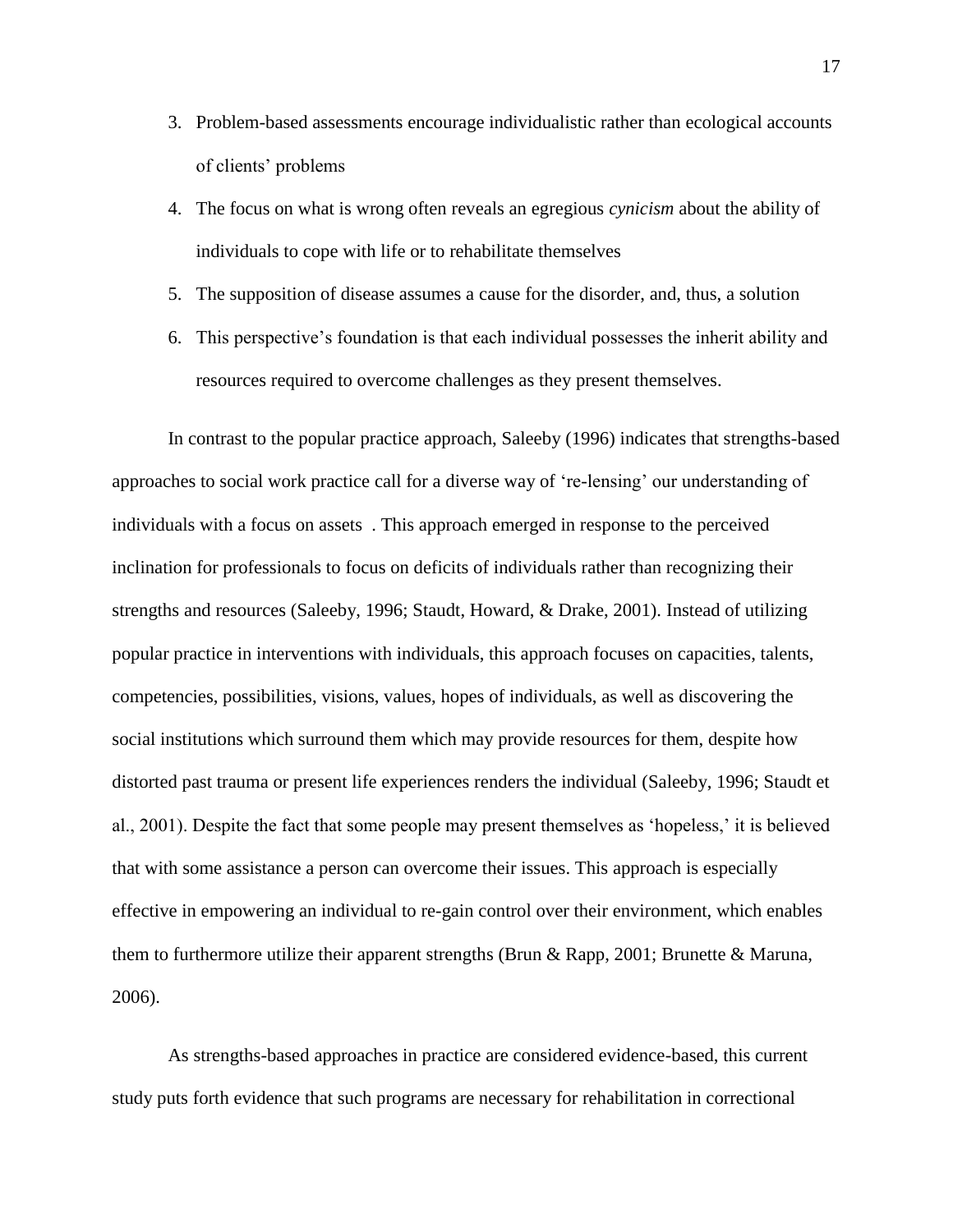settings. An Australian study argued that it is imperative that all rehabilitative programs for moderate to high-risk offenders in prisons must be evidence-based (Hesteline, Sarre, & Day, 2011). This study's results were based on interviews with representatives, and their nominees, of each states or territories correctional administration. The programs being studied from each of the different administrations had to fit the criteria of being at least ten hours in total duration and where deliberately created to reduce recidivism. Hesteline et al. (2011) found that in deciding which programs should be implemented in prisons, there should be a sophisticated assessment and selection process. Therefore, in order to create and sustain programming, of any category, successful in reducing recidivism, creators must possess a system to analyze the evidence-based curriculum, and continue to evaluate it to monitor its effectiveness.

Staudt et al. (2001) reviewed a myriad of empirical studies of the strengths-based perspective in practice. The researchers aimed to find (1) how strengths-based approaches are implemented and utilized, and (2) if there is empirical support for effectiveness. The researchers examined nine separate studies with a variety of populations including individuals with chronic mental illness, veterans, at-risk youth, and individuals referred to in and out-patient rehabilitation programs. Strengths-based approaches provided these individuals with a variety of outcomes including hospitalization, individual goal achievement, satisfaction with services, social support, employment and income related outcomes, as well as decreasing depression, and increasing quality of life. Overall, strengths-based approaches evidenced great successes when employed in a variety of settings.

In order to conquer the deficits of institutionalizing behaviors in the prison environment, integrating a strengths-based approach in working with people in such facilities can be effective. A prisoner who is empowered to re-gain control over their environment may then also be able to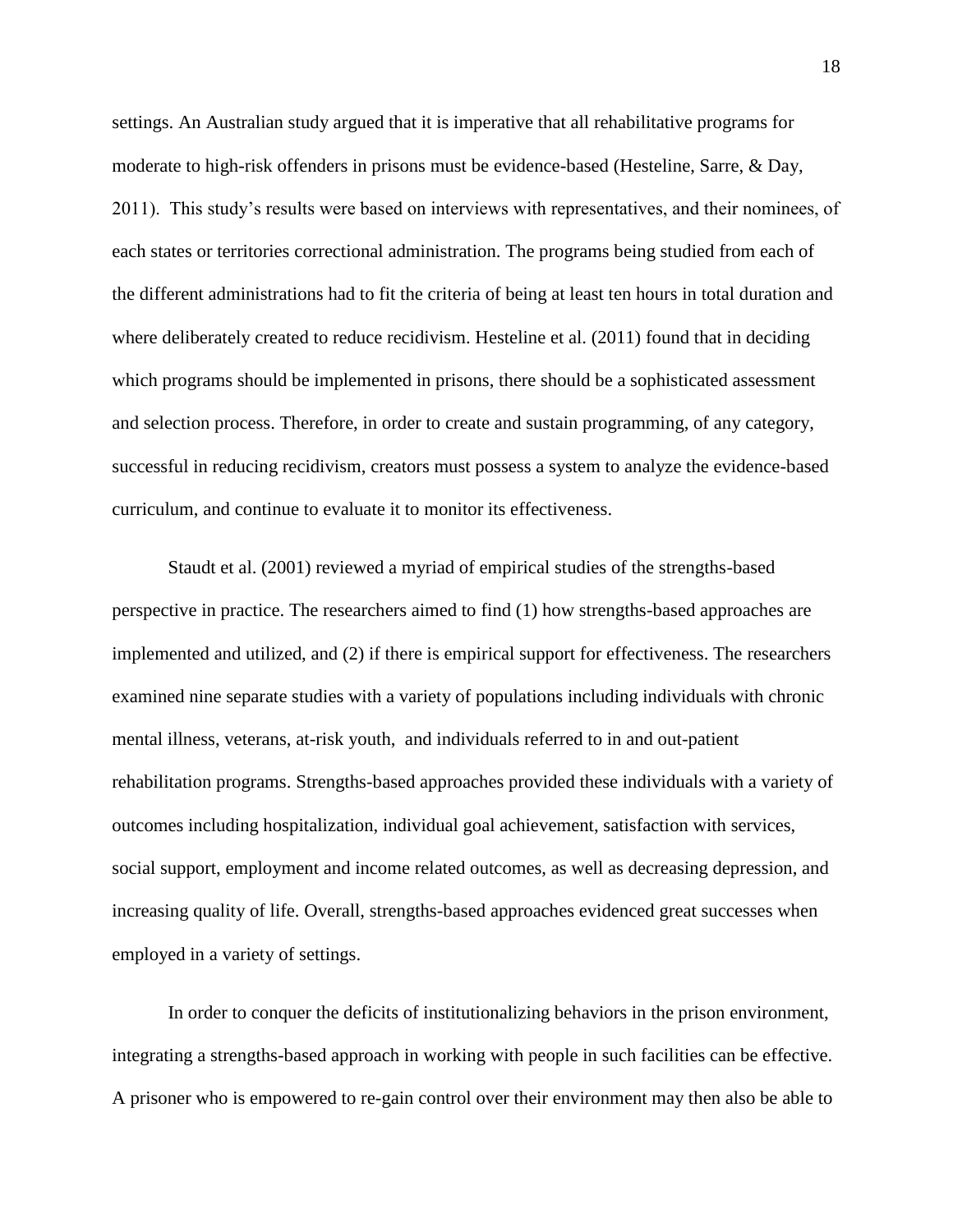succeed in being having the capacity to be held accountable for their crime and furthermore, work actively to change such negative behaviors.

. The number of offenders in U.S. prison system continues to rise, and yet this population is not being given tools and resources required, such as evidenced-based programming, during their incarceration. These tools and resources would ensure this population's best possible chance at re-integration into our communities. Such tools and resources, are being dramatically reduced to the point where some prisoners are simply being released early to cut costs. However, the studies reviewed in this paper would indicate that there is a greater risk of recidivism

## *Motivation*

<span id="page-19-0"></span>When considering employing strengths-based approaches in prisons, it is important to assess and identify the strengths of individuals. Some literature suggests that prisoners have the potential to be insincere, and participate in programming and services solely due to extrinsic motivations (Clear, Hardyman, Stout, & Drammer, 2000; Clear & Sumter, 2002). Extrinsic motivations include, safety, material comforts, access to outsiders, and inmate relations or social support (Clear et al., 2000). Yet results of the same study, conducted by Clear et al., (2000), indicated that inmates also participate in programming as a result of intrinsic motivations. These types of intrinsic motivations include, helping to deal with guilt, finding a new way of life, and dealing with the loss of freedom.

#### Methodology

<span id="page-19-1"></span>Ten in-depth interviews with adult male ex-prisoners were completed at Span, Inc. in Boston, MA. Span Inc. is an organization that provides re-entry services to people in prison and those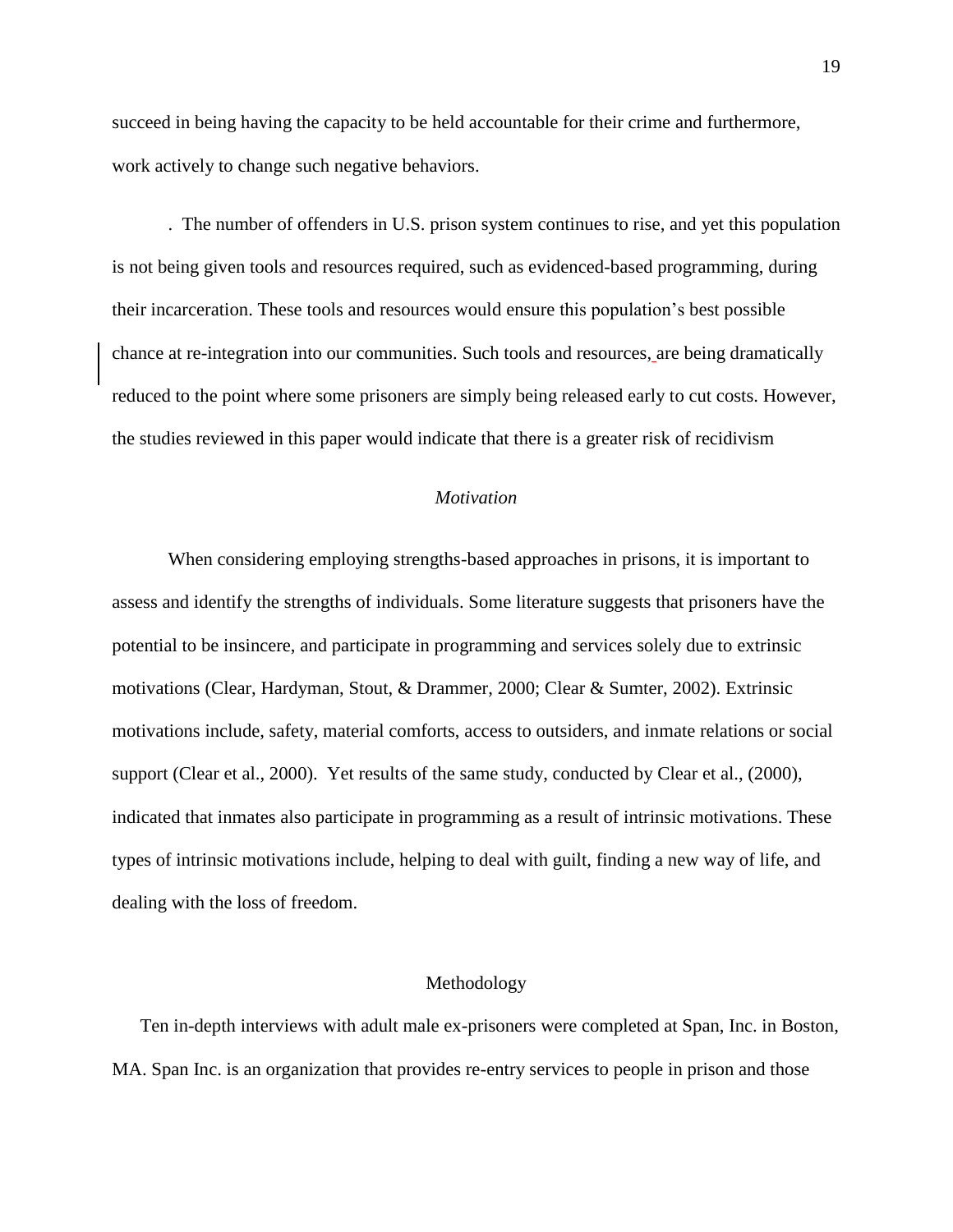who have been in prison. A semi-structured interview guide was created to inquire about four main areas, 1) What are prisoner's needs during incarceration? 2) Do ex-prisoners believe their needs were met in prison? 3) Does programming foster positive coping skills while incarcerated? 4) How does programming help prisoners upon release into the community?

Participants were recruited using mixed avenues. The study was presented to groups of exprisoners prior to scheduled group sessions, and flyers were posted in a frequented recreational room at Span Inc. Interviews lasted from 40-60 minutes on-site in counseling rooms at Span Inc.. The interview guide consisted of open-ended questions. Refer to Appendix C: Interview Guide for the completed interview guide. For example:

- *1. Many individuals who have spent time in prison report that they identified needs such as educational, mental health, spiritual/religious, or related to substance abuse.*
- *2. Please tell me about what kind of needs you experienced while you were incarcerated.*

The series of open ended questions were followed by probing questions on the same topic. Such questions were used to attain greater insight on the participants' perspective of their needs while in prison. For example: *What needs of yours in particular were met? What needs of yours in particular were not met?* Interviews were audio recorded and transcribed in order to interpret qualitative data.. Detailed field notes of the environment at Span, Inc. were consistently completed, as well as prior and subsequent to each interview. Field notes were formatted similarly by first recording subjective observations, followed by objective observations. A total of ten individuals initially consented to interviews who were members of Span Inc., in Boston, MA. However, the final participant declined to have his interview audio recorded therefore reliance on accurate and detailed notes was required.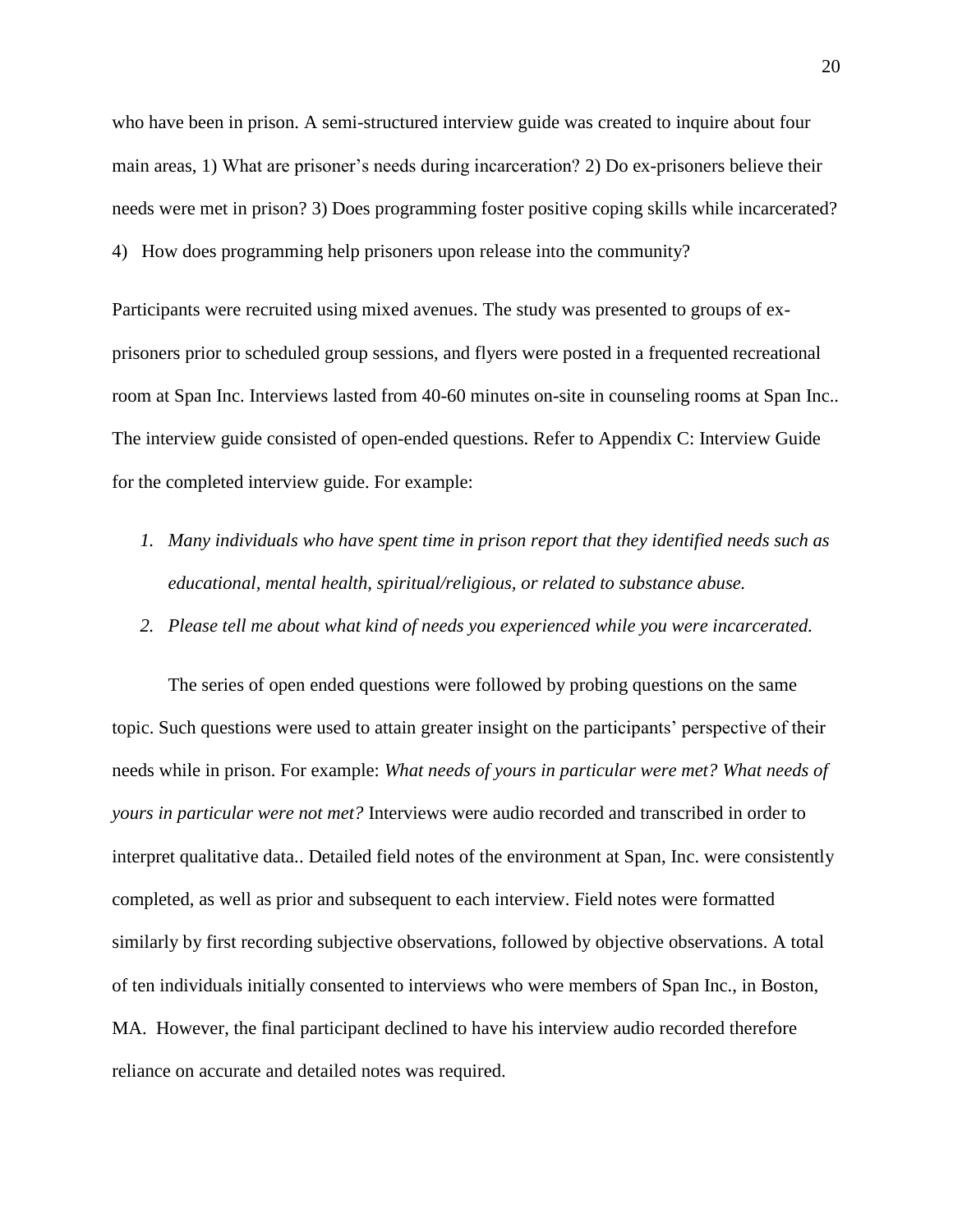The study was guided by the phenomenological approach. The participants' complex experiences which were brought forth during interviews were simplified during coding to enable the results to be organized into themes and communicated effectively with others (Bentz & Shapio, 1998; Padgett, 2004; Padgett, 1998). Data analysis was guided by narrative themes which were evident throughout each of the nine transcripts, notes, and field notes. Coding included multiple analyses of each transcript to identify themes and comparison of transcripts. Each transcript was re-read multiple times for accuracy of the themes relevant to each of the research questions, as well as themes, such as motivation, which were unanticipated.

#### Results

#### *Demographics*

<span id="page-21-1"></span><span id="page-21-0"></span>Participant's ages varied from twenty-five to fifty- eight. Of the ten participants, seven were African-American, one was Hispanic, and one was Caucasian. Locations in which the men were incarcerated included two Northeastern states and one Southwestern state. Levels of incarceration also were quite varied, including, county, state, and federal prisons. The length of participant's prison sentences dramatically varied from two months to twenty- two years. Seven of the participants were convicted of drug –related offenses and three of the participants were convicted of violent offenses. Participants also indicated varied lengths in which they had been living in their communities after being released from prison. These lengths ranged from two months to eighteen years.

#### *Needs in Prison*

<span id="page-21-2"></span>Each of the ex- prisoners identified needs which had been met and/or unmet during the time they were incarcerated. Each of the recurring themes about needs was mentioned across all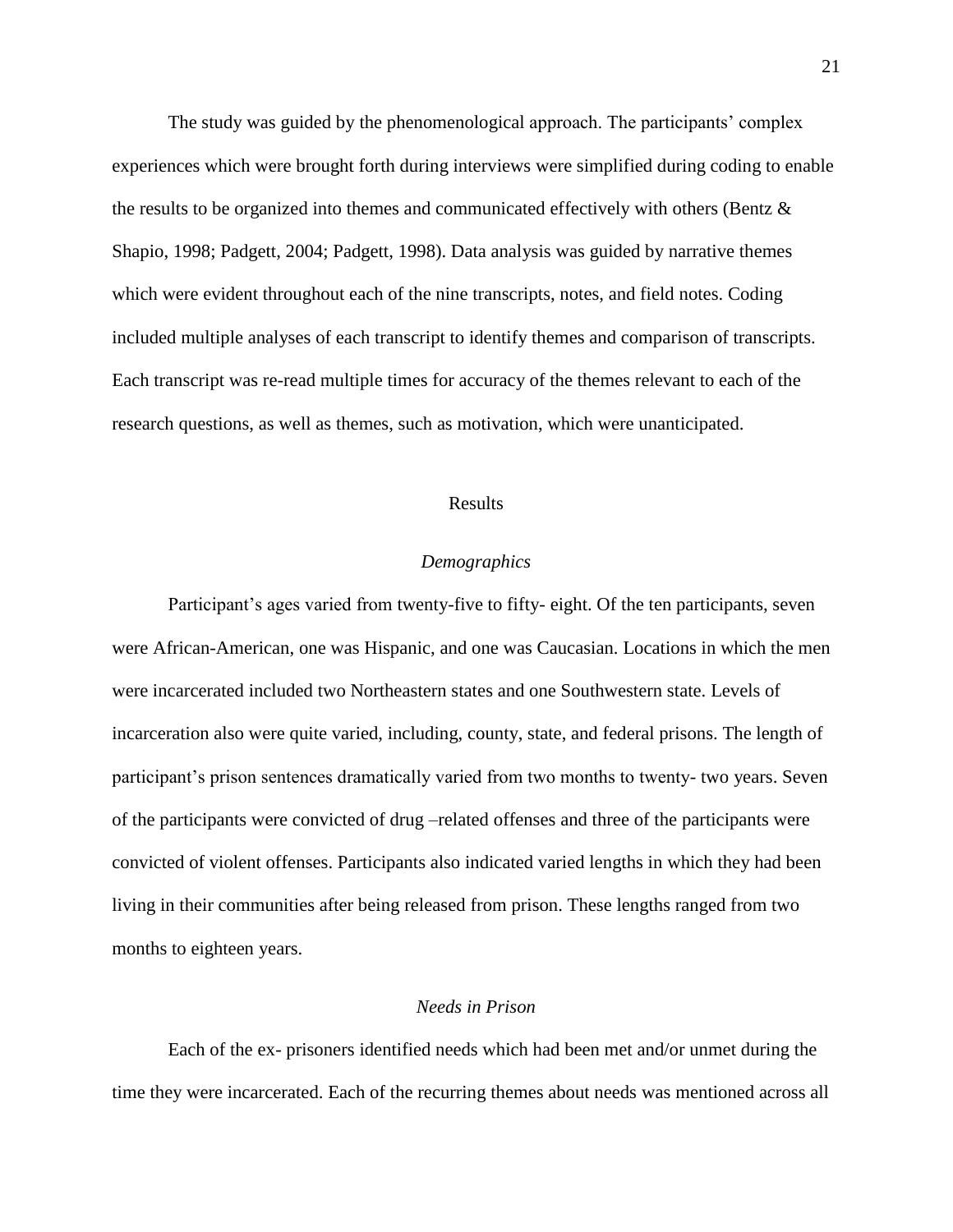of the ten interviews. Note that all names included in these quotations have been changed to ensure confidentiality.

#### <span id="page-22-0"></span>*Met Needs*

Three out of the ten ex-inmates believed that their needs had been adequately addressed during the time they were incarcerated. The needs that were most frequently reported to have been met were: programming as comfort, having routine/ structure, having 'something to do', positive influence from professionals, and talking about their emotions. Yet the most frequently reported met need that was described was programming as a means of 'something to do.'

*"If they didn't have no programs or jobs or minimums or no good time, I'd probably still be sitting in the state prison right now. I'm just grateful they had something for me to do. I didn't sit around talking about 'poor me'. I put myself in here, I'm getting myself out".*

*- James*

*"I would mop the floors, clean the offices, do the garbage, do the laundry, stuff like that. Which helped because it passed time". - Nick*

Many of the other needs that were met were due to the ex-prisoners 'helping themselves'. The majority of the participants reported that they took initiative to meet their own needs during their incarceration. The participants explained that this was accomplished by teaching themselves, building their own support systems, protecting themselves, and running their own programs.

*"Yeah, what happened was instead of them helping me, I helped myself". - Havier*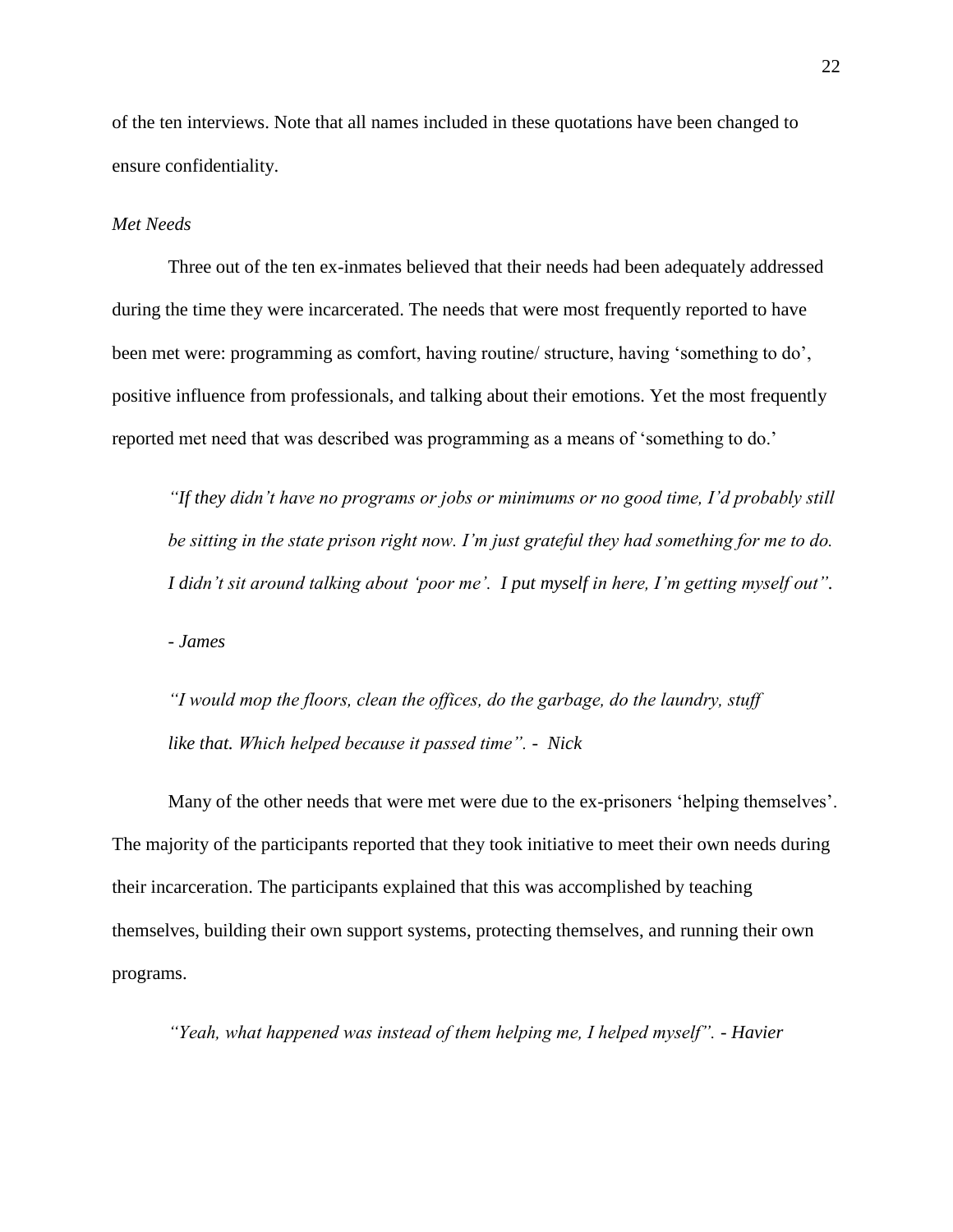*"I went to the library a lot and read. I actually taught myself some of the math stuff. I took out some math books and just kinda got busy on my own". - Matthew*

Notably, the three participants who reported that their needs were met in prison all had been convicted of drug and/or alcohol related crimes. The participants' needs were met due to the available drug and alcohol programs which are made accessible only by the prisoner's choice to attend. Yet, these specialized programs are not always accessible, or sometimes had strict admission guidelines, only admitting inmates who report having substance abuse issues.

*"Well I was very fortunate. When I was there I was in the drug unit. So being there there's counselors there, so it's about recovery. You know they bring in meetings, people from the outside to teach you about drugs and alcohol and how to stay off drugs and alcohol. With the counselors there they kinda lead you in the right direction on where to go afterwards". - Will*

#### <span id="page-23-0"></span>*Unmet Needs*

Seven of the ten participants reported that their needs were inadequately addressed by programming and services during their incarceration. Participants reported numerous barriers to getting their needs met including: not being given the tools to succeed, programming that was not geared specifically toward their needs, program criteria as a barrier for participation, the lack of programs, and programs being imposed upon them. Many of the participants reported that these unmet needs were due to the unprofessional conduct of authoritative figures and professionals alike. Participants also reported their own internal obstacles to getting their needs met in prison which included: resistance to structure, not participating due to fear of showing emotion and furthermore being labeled, feeling a lack of support, and lack of social skills.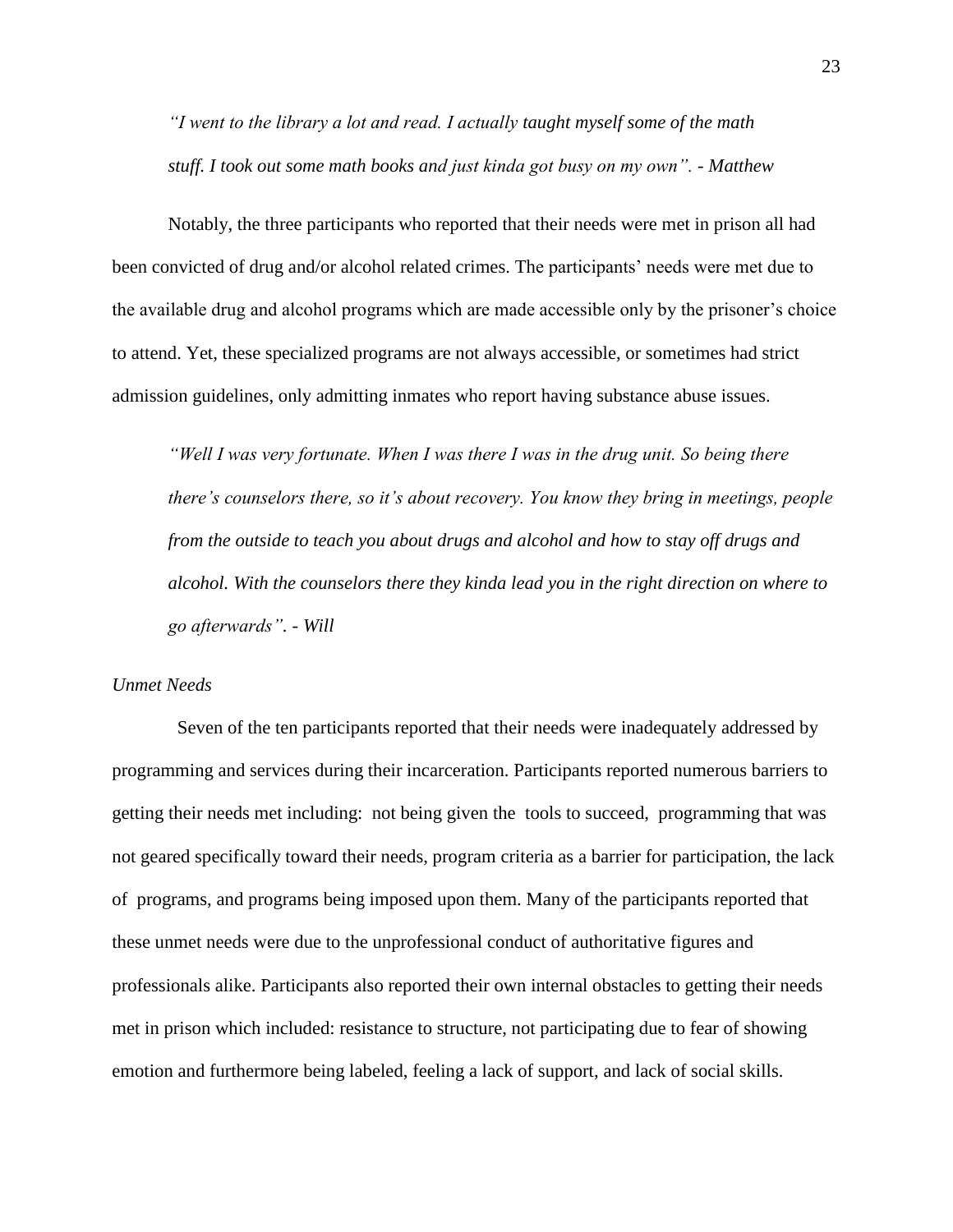Participants frequently reported that the misconduct of correctional and professional personnel was a barrier to using time in prison programming constructively. These types of misconducts included labeling and categorizing the inmates. For example:

[On feeling labeled by a psychiatrist.]

*"Yeah, I felt like that was their opinion. And that was their opinion coming from officers, the officers would tell them what was going on. And they wouldn't spend the time to evaluate me and talk to me about a lot of things". - Glen*

Another report of lack of professional standards is below.

*"Yeah. I've been out of prison almost nine months. When I went to the caseworker and said, "I'm leaving in two weeks," half the time they were like, "And so?" I'm like "And so? I need help. I'm not trying to come back to prison". - Anthony*

Many participants also reported that their needs were not adequately met because others determined what their needs were without seeking feedback from the inmates themselves.

[On personal mental health issues.]

*"All they wanted to do is heavily medicate me and throw a label on me. You know, 'Anti-social personality disorder". - Alan*

Another frequently reported unmet need was not having or experiencing lack of socially supportive relationships.

*"If they could come up with a program that's really geared towards helping people to really transition back into society that really don't have family and*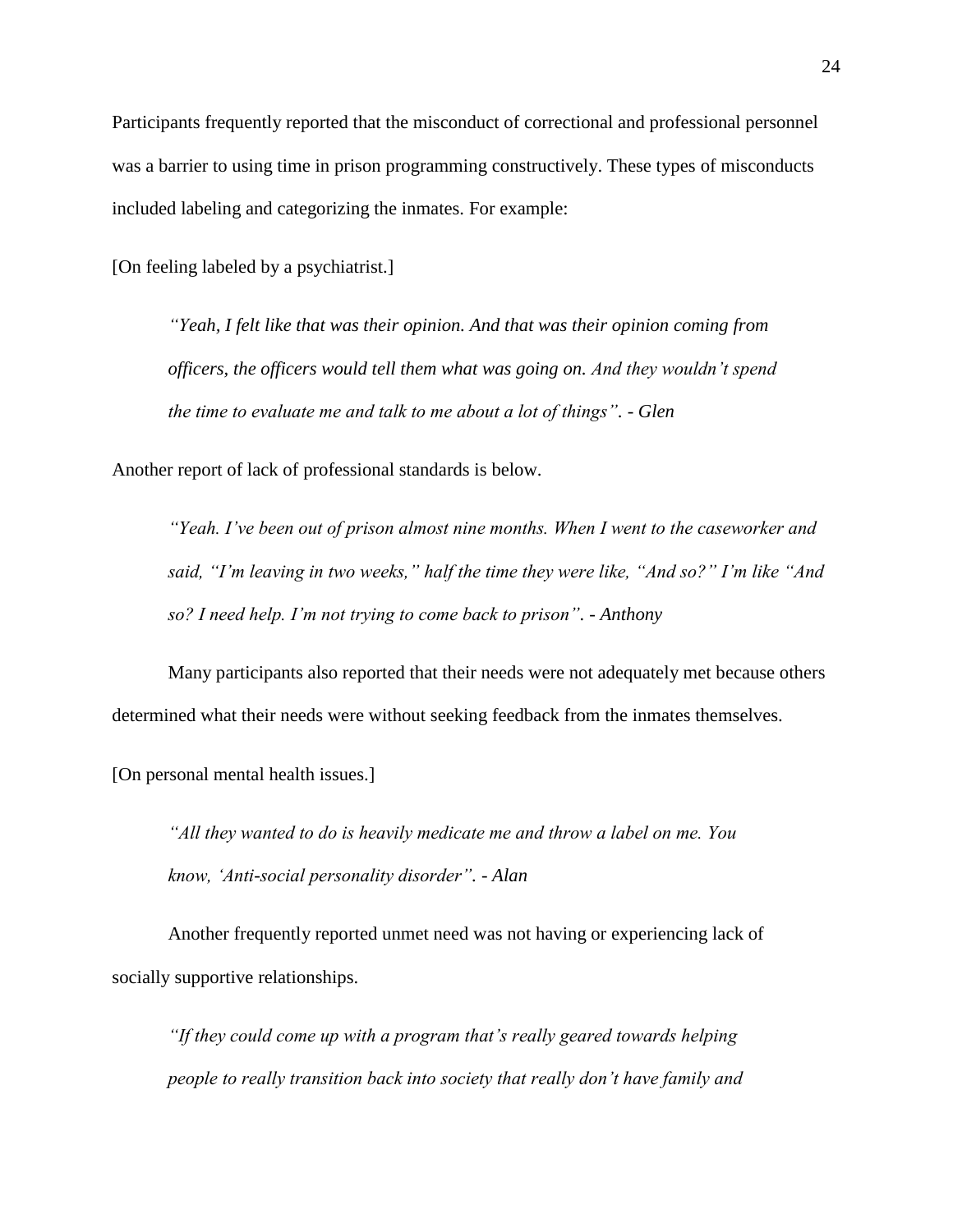*things like that. Cause if you don't have that, those really loving type situations, it's really difficult". - Mike*

*"Well kind of. I lost my mom while I was in there. She passed away. So I was unable to get in contact with my children. So needs like that contact. So I can get in touch with my children and find out where they were. Unable to reach out or get any information about my mom when she passed away. Like those kinda needs cause like, I said I had no one to help me from the outside". - Marcus*

#### *Programming/ Services and Adjustment in Prison*

<span id="page-25-0"></span>Programming in prison was noted by participants to help them adjust to being separated from the community. A common theme in participant's description of programming was the reciprocity between inmates and programs. Various participants discussed taking away from programming only what they put into it.

## *"If you want something out of it, you have to go for it". - Neil*

Participants were able to apply skills they learned in programming to their life while incarcerated.

*"I learned how to turn my survival skills into coping skills". –Ed*

*"I learned patience, tolerance, and acceptance of other people. I learnt how to deal with it, at first I wasn't good with it, I was in segregation an awful lot". - Thomas*

*"Yes, because I incorporated whatever I was picking up. In groups, or meetings, in individual counseling and so-on and so-forth. I was incorporating that with my*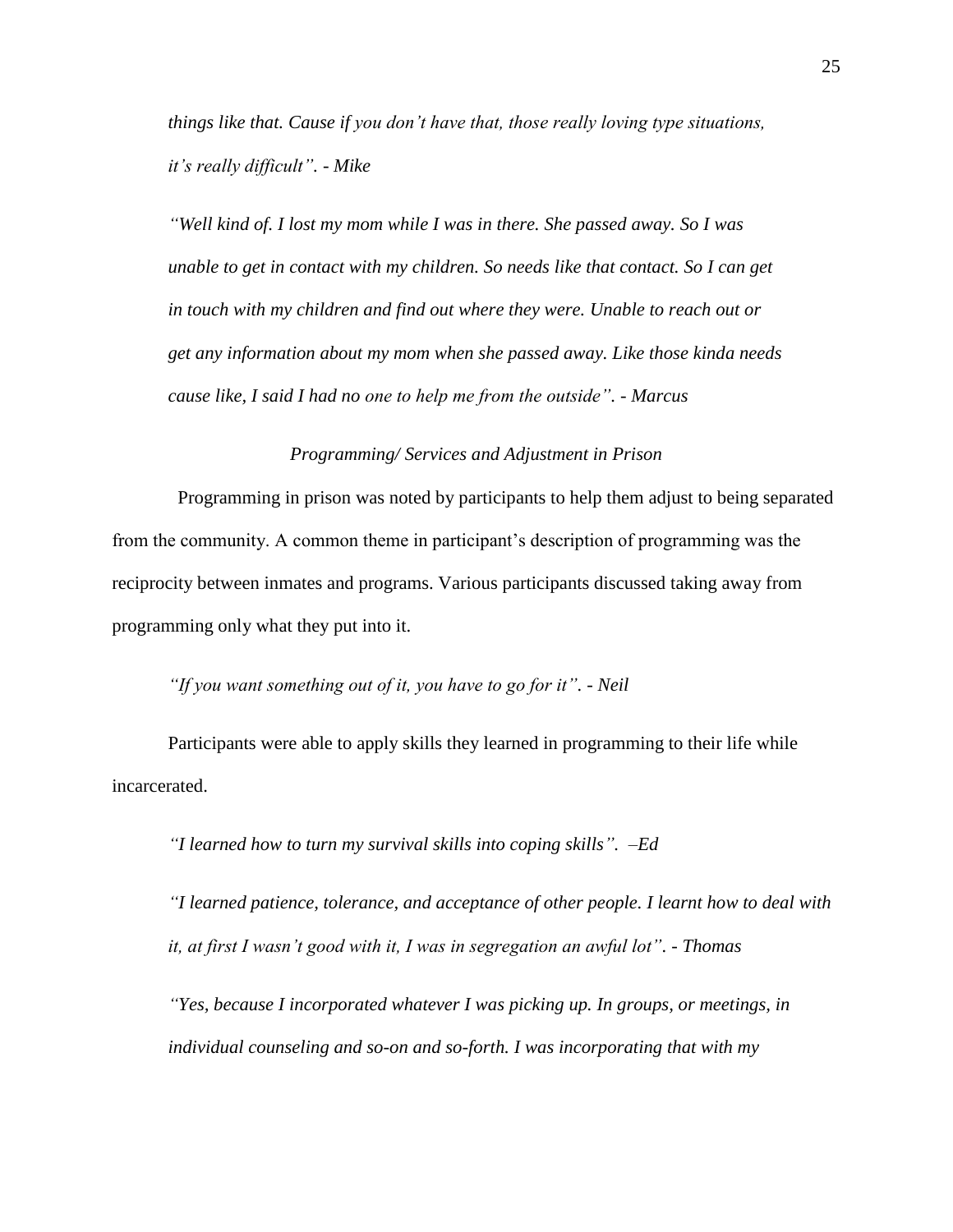*surroundings. I would put some positive affirmations on my wall, little piece of paper. They'd tear it down, but I'd put another one up later on". - Sal*

#### *Programming/ Services and Re-entry*

<span id="page-26-0"></span>Although many individuals expressed that their needs were not met in prison, they did nevertheless report that programming aided in their reentry to the community. It is notable that various study participants described that creating routines while incarcerated assisted them in their adjustment to the community.

Several participants expressed that they would have been more successful in re-entry if they had acquired basic education or vocational education during their incarceration.

*"If there was more programming. More educational type programming, that way they could cope with coming out". - Sylvester*

Of the ten participants, one participant spoke on the positive impact educational programming had on his life post-incarceration.

*"I was employable when I got out. The first job I got when I got out was a job in our office. Well actually my first job was cutting trees down. Never did it in my life. Then like 45 days later, I was in the office dispatching people to go to work at a staffing agency, working on computers and everything. Stuff I picked up in prison". - Dan*

Several participants also expressed the impact of inadequate programming and how it relates to their reentry.

*"It's like they take you to a destination, they say "Go." Some people have been in prison for 15 years, and they don't have a clue what's going on back in society –*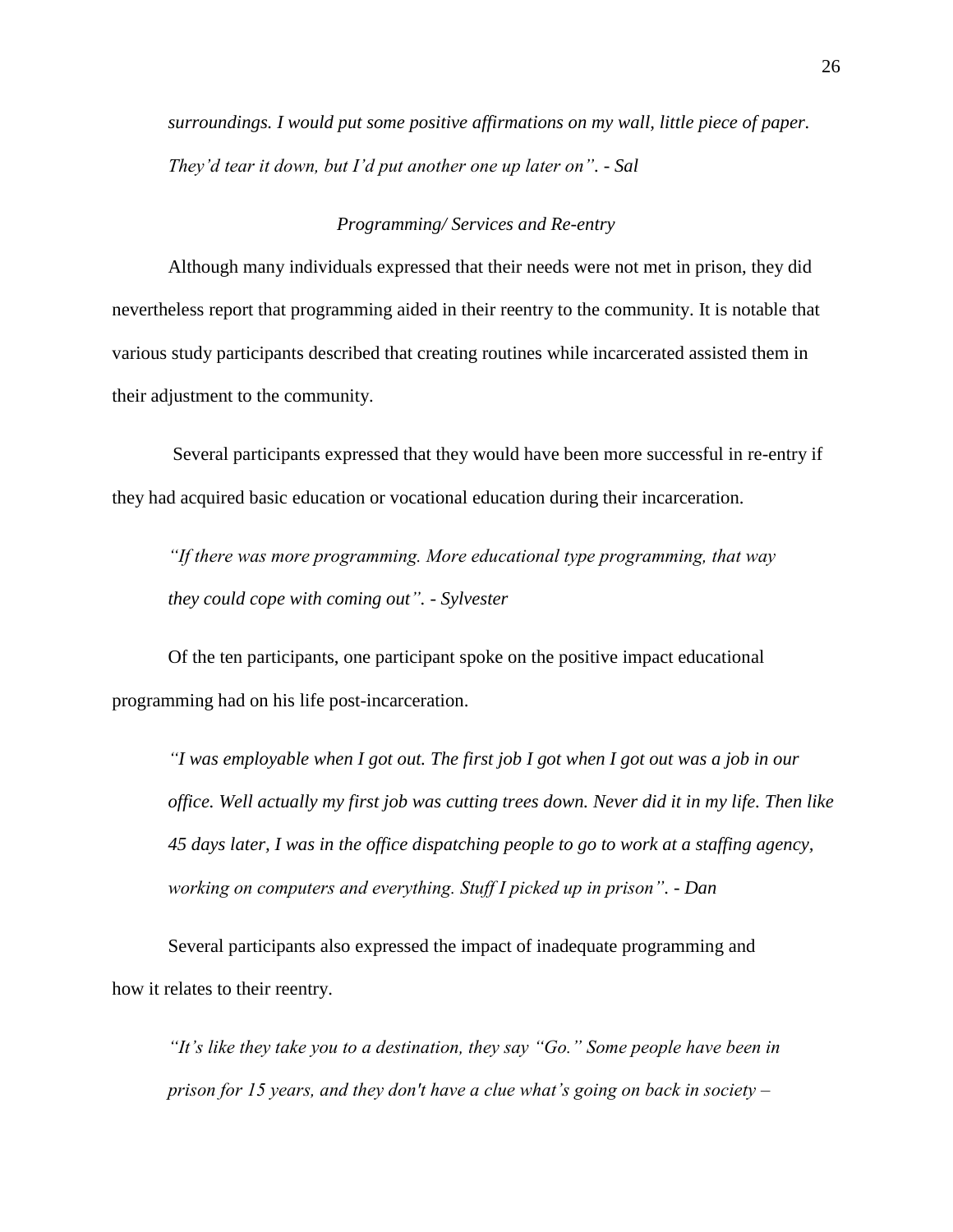*just to get you better acquainted with society. Instead of just pushing you out the door. I did eight years, I didn't know how to use a cell phone when I got home. Some of the things, I didn't know how to do. I had to teach myself. They don't teach you that type of stuff in prison". -Jerry*

#### *Motivation*

<span id="page-27-0"></span>This current study contradicts previous literature and puts forward evidence that some exprisoners appear to be motivated. Particular areas in which the participants described being motivated included: getting out of prison, staying out of prison, learning new skills, receiving a quality education, and putting in time and work in programming. Participants believed that their motivation in these areas ultimately contributed to a better quality of life in and out of prison.

*"I was there to learn and get what I can get out of it and not just be there for good time. I was just there to see about how I got myself in here". - Miguel*

*"You don't wanna sit there and do nothing. You wanna do something purposeful. Something that will make you feel good and stuff like that. Something that will give you a positive future. Cause the negative is so easy to get". - Paulo*

Not only did the participants report a high level of motivation while incarcerated, they report that they continue to be motivated post- release. After release, participants reported having gained meaningful and competitive employment, completing vocational course-work, strengthening familial relationships, and continued to attend constructive programming in the community.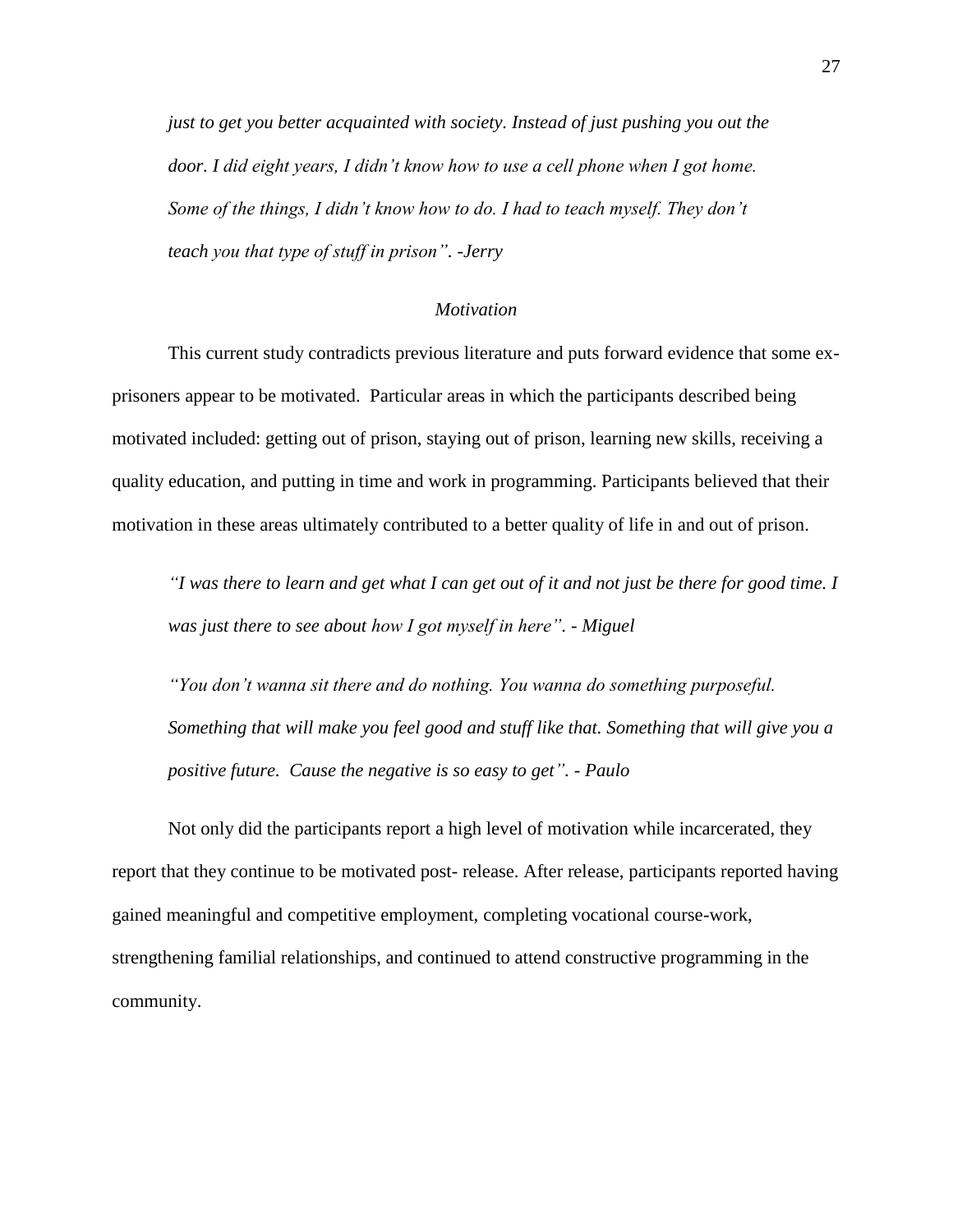*"I put myself back in treatment and continued the treatment, even going back to the treatment as a clean, recovering addict. I've been at my halfway house over 10 months. I just told myself I really need to work on me just to understand it better".* - *Sao*

*"But I believe upon re-entry, you can really make a difference in the thinking process. And the whole experience of incarceration can make a difference*". - *David*

#### **Discussion**

<span id="page-28-0"></span>The purpose of this study was to gather information about correctional programming from male ex-prisoners who were involved in community re-entry services at Span Inc. in Boston, MA. It is hoped that this research will aid in understanding the following: 1) what prison programming was offered and utilized, 2) if this programming addressed the prisoner's perceived needs, and 3) if this programming had perceived positive effects on adaptation in the hostile environment of prison, as well as successful re-entry into the community.

Participants included in this research were forthright in discussing the oppression, deprivation, and unique challenges set-forth during their incarcerations. Study participants were able to directly indicate during the interviews what their needs were, if their needs had been met or unmet, and continued by addressing how they believe their needs could have been satisfied. The findings of this research indicate that the prison environment and programming contributed to institutionalizing the participants in this study and that programming was not designed to engage prisoners in identifying their own needs or to meet those specific needs.

Formerly incarcerated individuals who participated in this study were not given the opportunity to identify their own needs as well as not given the attention required to locate appropriate resources. Many of the study participants had been harshly and inaccurately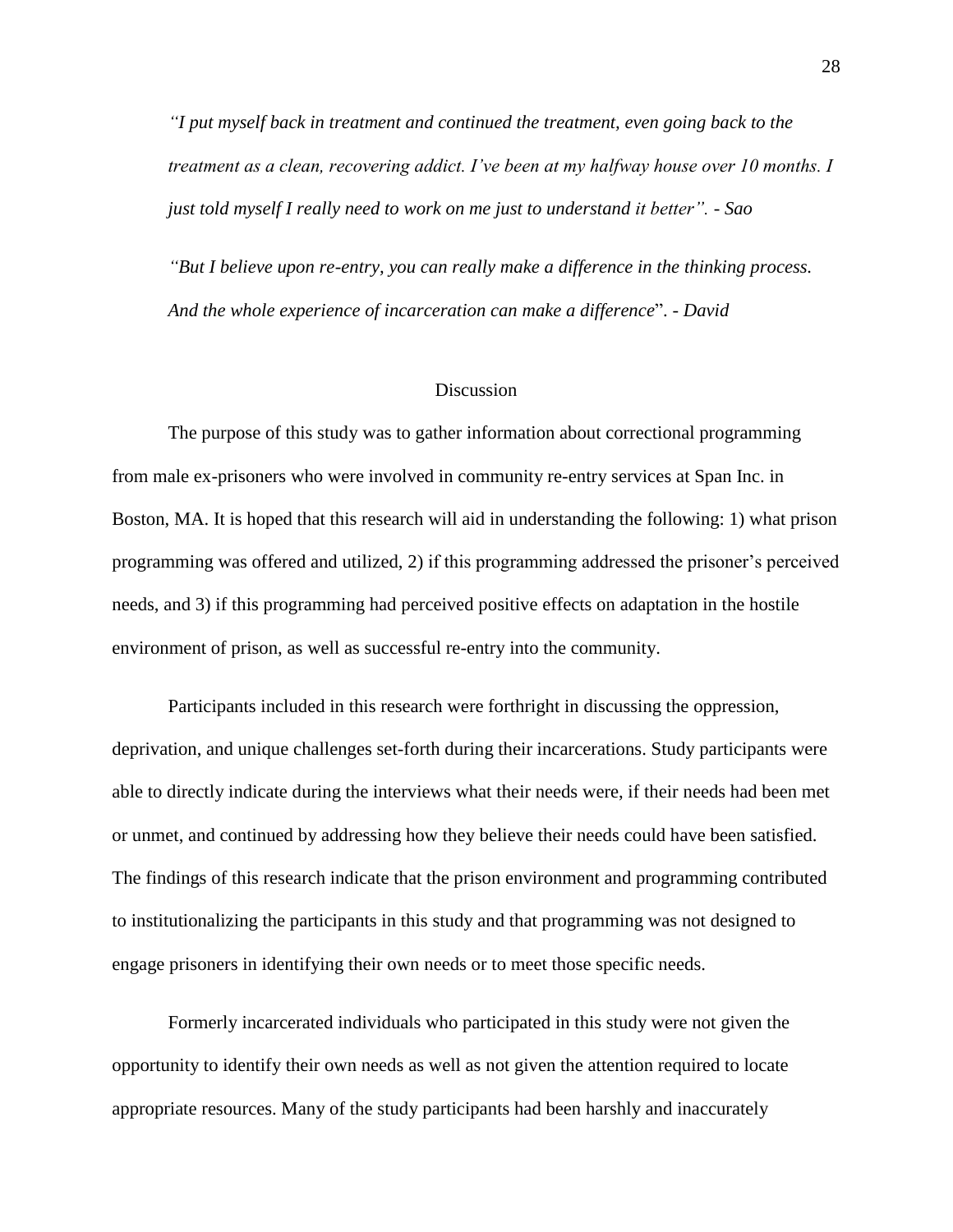categorized by diagnoses, sexual orientations, and behaviors or infractions. The participant's reported that this was problematic due to the implication that not only are the prisoner's proper needs not being addressed, but also unrelated and/or non-existent needs are being treated which takes time and funds away from appropriate interventions. Factors which contribute to the fulfillment of needs experienced by the study participants included smaller populations, personalized care, and by acquiring trust from officials. Yet, this research suggests that such opportunities are not evident in traditional prisons.

The participants of this research indicated that the number one reason for entering into prison programming was to 'pass time', yet, many skills, values, and lessons were acquired during their time in programming. Participants reported that these skills, values, and lessons aided each participant in positively coping with their environment. Even if the participant did not obtain the concrete information from programming/ services, each participant was still able to list at least one thing that had learned, or learned about themselves.

Also worthy of attention was the blatant invasion of confidentiality which was noted by many of the individuals. Participants reported not being able to adequately adjust emotionally to their environment due to feeling unsafe and feeling unable to express their emotions. One participant described his counseling intake taking place in the 'mess hall' along side of twenty other men. Such a violation of autonomy rendered the participant to be much lower functioning in his environment because he was not given an opportunity to fully disclose issues to the counselor.

Several participants reported that re-entering back into their communities was difficult. A few participants reported that their discharge planning was inadequate and suitable resources had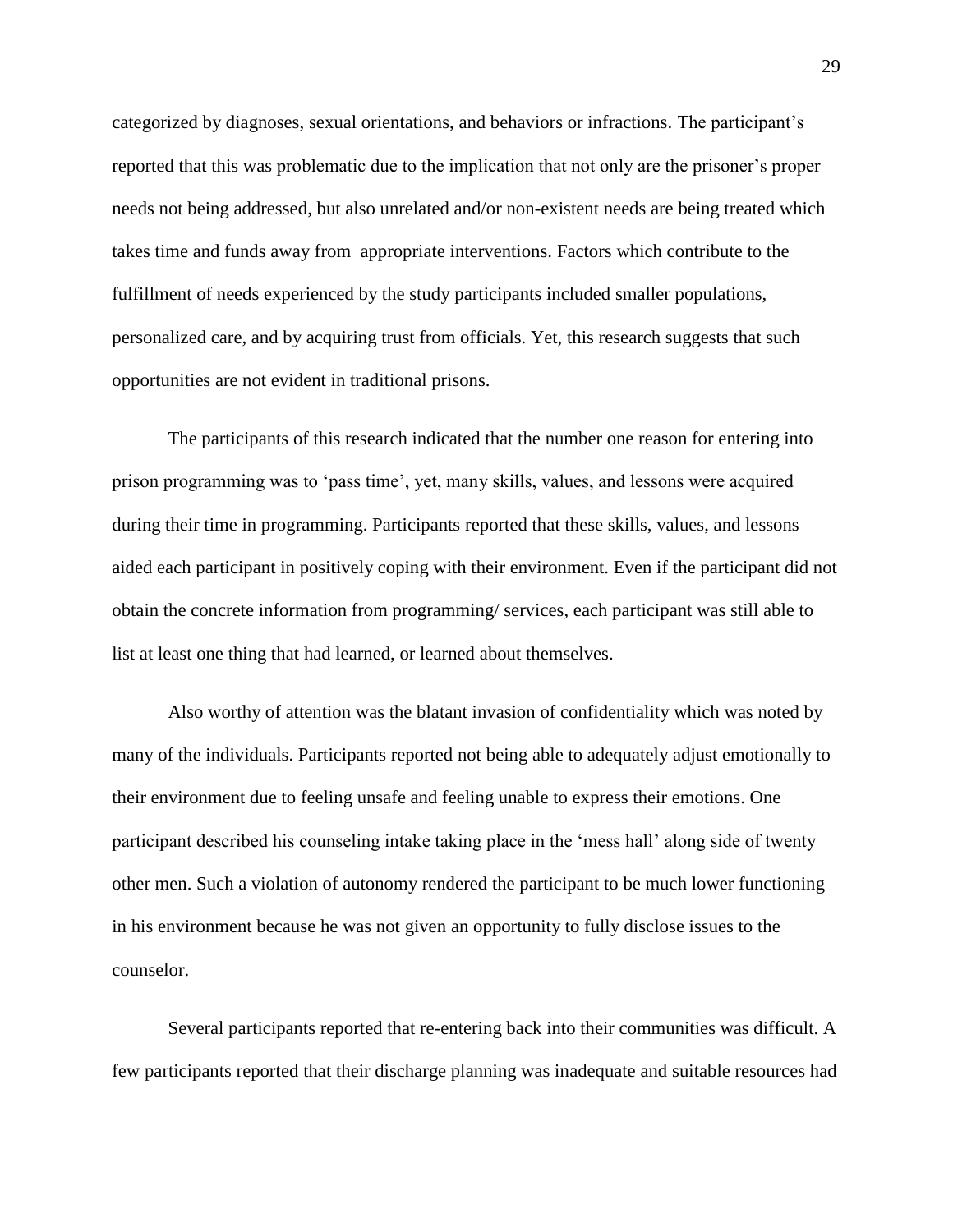remained unresolved at the time of release from prison. Yet, many of the participants were also able directly identify skills, lessons, or values they had acquired from programming/services and apply it to how then continued to use them in re-entering their community.

This current study puts forth evidence that prisoners may be more motivated then is popularly perceived. Understanding that these individuals have the competence to be so highly motivated, in a less than optimal environment, speaks volumes as to the potential, resiliency, and strengths of these participants. Therefore, using a strengths-based approach in working with these individuals should be a highly considered avenue.

In summary, it was learned that in present prison culture, inmates must 'help themselves' to meet their specific needs. Yet, these individuals are not given the tools, resources, and empowerment to succeed in meeting their needs. Also, needs were not being met due to prisoners being told what their needs are and were subsequently harshly categorized. Needs also were most apparently unmet due to the formerly incarcerated individuals not having access to proper social support, such as family. Of significance, in regards to programming and adaptation during incarceration, the experiences were described to present us with the theme of prisonization. Yet, participants were able to speak to how they were able to apply skills they learned through programming during their incarcerations. Several participants also called for more educational programming in prison to aid them in re-entry, as many described this as an essential factor for successful re-entry. Lastly, it was found that some formerly-incarcerated individuals possess a myriad of strengths. Aside from exhibiting motivation, the participants appeared competent, unique, and resilient.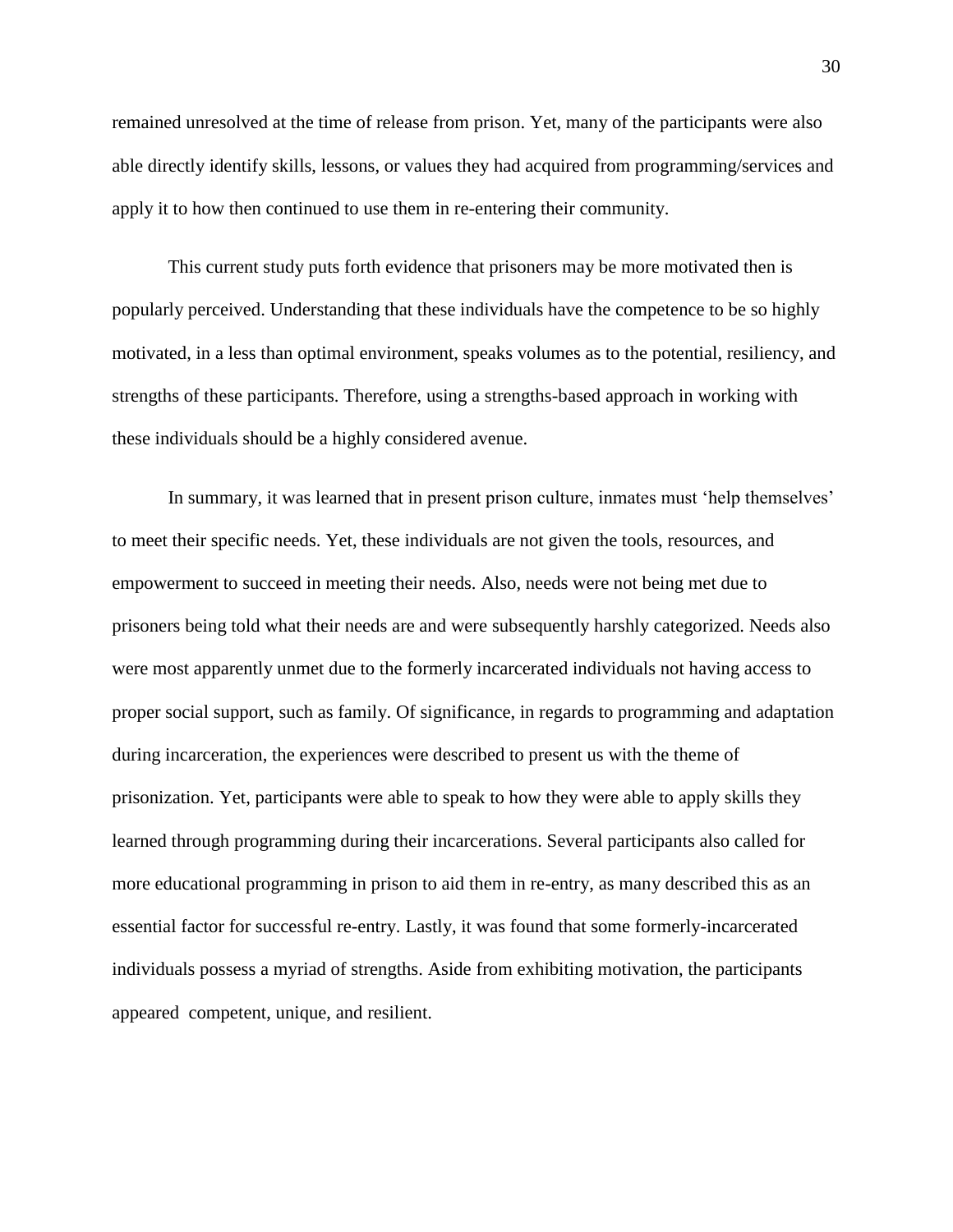#### Limitations

<span id="page-31-0"></span>Perceived limitations of this study include the small sample size, and the narrow focus of location. These hinder the capacity to generalize results to the inmate population in sum. Yet, these findings remain helpful to program creators and advocacy workers in constructing more effective programs and services and furthermore by gaining an understanding of unique needs in which men experience within prison in this locale. Another limitation is that the study participants were already enrolled and voluntarily taking advantage of re-entry services. Therefore, they may have been a self-selected exceptionally motivated group. Yet, this also speaks to just how motivated some formerly incarcerated individuals as well as have the capacity to be. Another limitation of this study is the all-male focus. Men and women have very different and complex needs, yet perhaps some of the general data may still apply to their unique programming and services.

This research can be of use by giving the ex-prisoners an opportunity to be advocates for other prisoners. Participants do this by giving first hand data on what they perceive are useful elements of prison programming to better inform program creators as well as inform the public of their needs and how to better address them.

#### Implications

#### *Policy Implications*

<span id="page-31-2"></span><span id="page-31-1"></span>Prisoners and formerly incarcerated individuals are highly stigmatized. Due to the negative stereotype of being an 'offender', society views these individuals as dangerous, inadequate, and unremorseful. They are directly discriminated against via institutional racism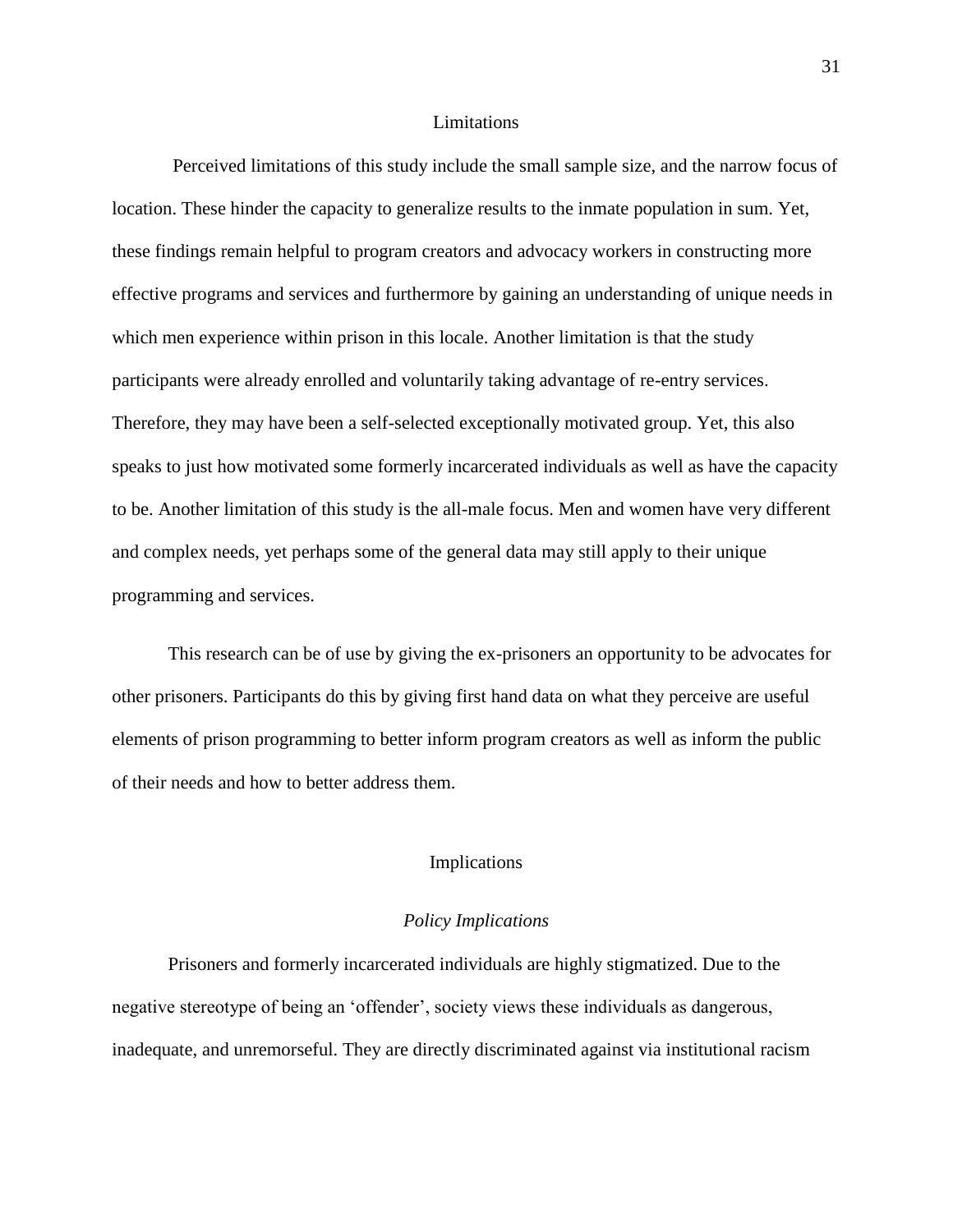and when they re-enter our communities. According to the National Association of Social Workers, social workers are ethically obligated to be advocates for our clients.

"6.04 Social and Political Action (d) Social workers should act to prevent and eliminate domination of, exploitation of, and discrimination against any person, group, or class on the basis of race, ethnicity, national origin, color, sex, sexual orientation, gender identity or expression, age, marital status, political belief, religion, immigration status, or mental or physical disability"(nasw.org, 2013).

In order to eliminate this ongoing discrimination, which can be attributed to a culture of non-acceptance of formerly incarcerated individuals, as social workers we must challenge and change this culture. Without advocacy and interventions, little progress will be made towards changed perceptions and policy.

The results from this study can inform social workers on the need for increased evidencebased practices within correctional facilities in order to reduce recidivism and victimization through crime, and to increase opportunity for this underserved and marginalized population. The results of this study indicate that, at least for this small sample of formerly incarcerated men, prison programming to date is ineffective in meeting the needs of incarcerated individuals. Therefore, these individuals require advocates with a responsibility to indicate this to policy makers and inform the public on how this impacts communities. The strength of communities is bolstered when those people returning from prison are able to contribute in a positive way.

#### *Direct Social Work Practice and Implications for Programming*

<span id="page-32-0"></span>The results of this research indicate that prisoners may have an untapped potential for motivation, and that they also have a myriad of strengths. The results of this study suggest that the stereotypes many people hold about prisoners and formerly incarcerated people are not entirely accurate and can be detrimental. Were a strengths-based approach employed by social workers and/or correctional programming and services staff, this unseen motivation and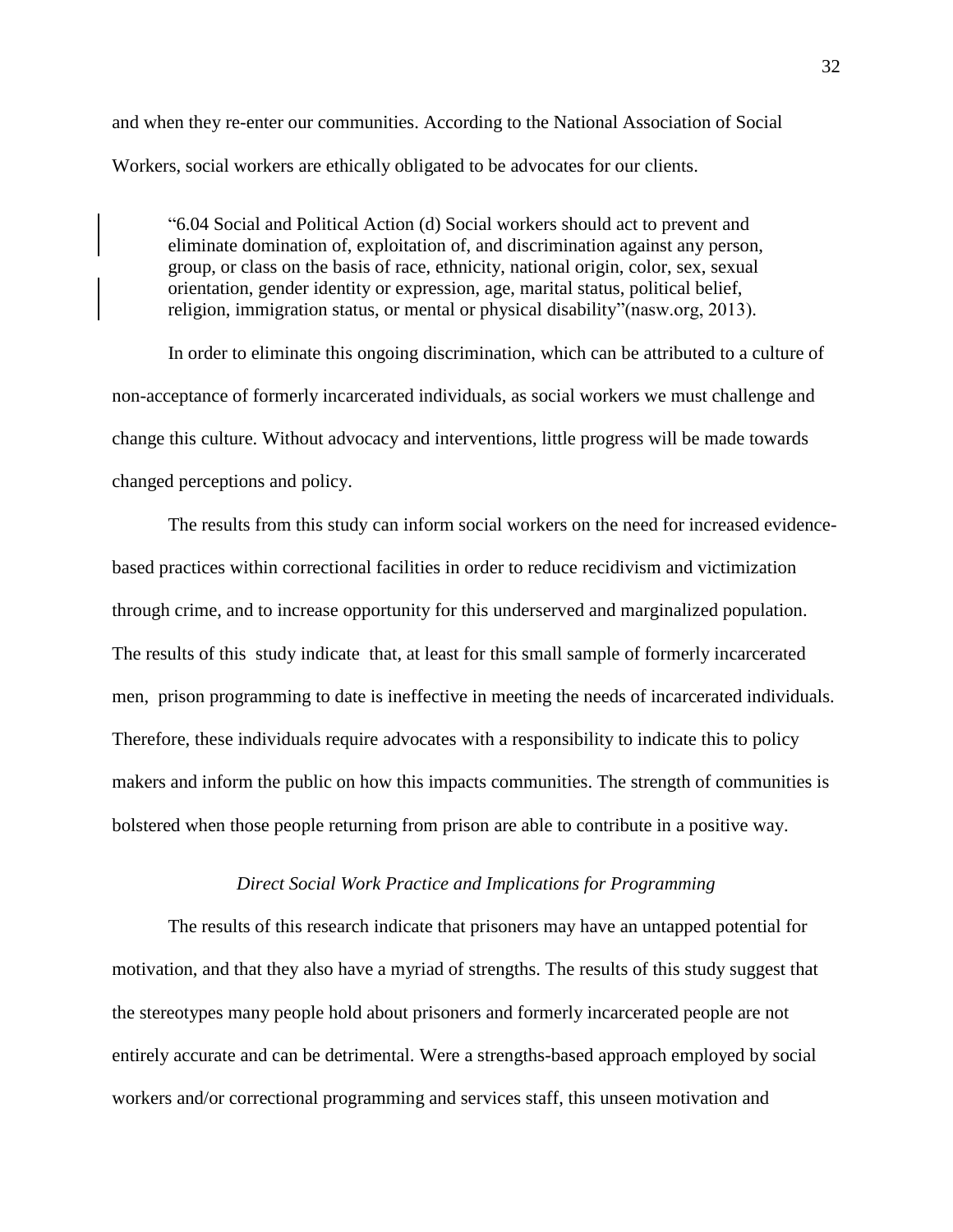previously unrecognized strengths may be surfaced. Using a strengths-based approach will address the institutionalizing, or 'prisonizing', behaviors which participants in this study report to hinder their functioning. Strengths-based approaches address these behaviors due to its focus on strengths, resources, as well as departing from the norm of labeling. Figure 1 below gives an overview on how social workers can apply a strengths-based approach in working with this population. These strategies are referenced from Manthey, Knowles, Asher, & Wahab (2011).

| <b>Goal Orientation</b>                | Strengths-based practice is goal oriented.<br>Social workers should help these individuals<br>set goals they want to achieve in life. Setting<br>goals also serves as a background for the<br>intervention, in which the person's strengths<br>will be assessed and activated.                                                                                                                                                                                                                                                                |
|----------------------------------------|-----------------------------------------------------------------------------------------------------------------------------------------------------------------------------------------------------------------------------------------------------------------------------------------------------------------------------------------------------------------------------------------------------------------------------------------------------------------------------------------------------------------------------------------------|
| <b>Strengths Assessment</b>            | The strengths assessment is a systematic way<br>for social workers to assess strengths including<br>talents, assets, resources, and skills. Attention<br>should also be given to current coping<br>strategies.                                                                                                                                                                                                                                                                                                                                |
| <b>Seeking Environmental Resources</b> | The social worker should help the individual to<br>identify naturally occurring resources such as<br>relationships and support. Locating resources<br>will bring the individual opportunity and the<br>tools to achieve their goals. Goal attainment is<br>said to be accomplished when the social<br>worker matches the person's desires with<br>naturally occurring resources.                                                                                                                                                              |
| The Relationship                       | Having a helping relationship with these<br>individuals induces hope. The social worker<br>should be accepting, empathetic, and<br>collaborate with the individual. The<br>relationship is said to be deteriorated through<br>labeling, categorizing, pathologizing, and by<br>focusing on deficits. Instead, the social worker<br>should empower the individual. Empowering<br>these individuals increases their views on their<br>abilities, increases choice, increases options,<br>and also gives the individual confidence to<br>choose. |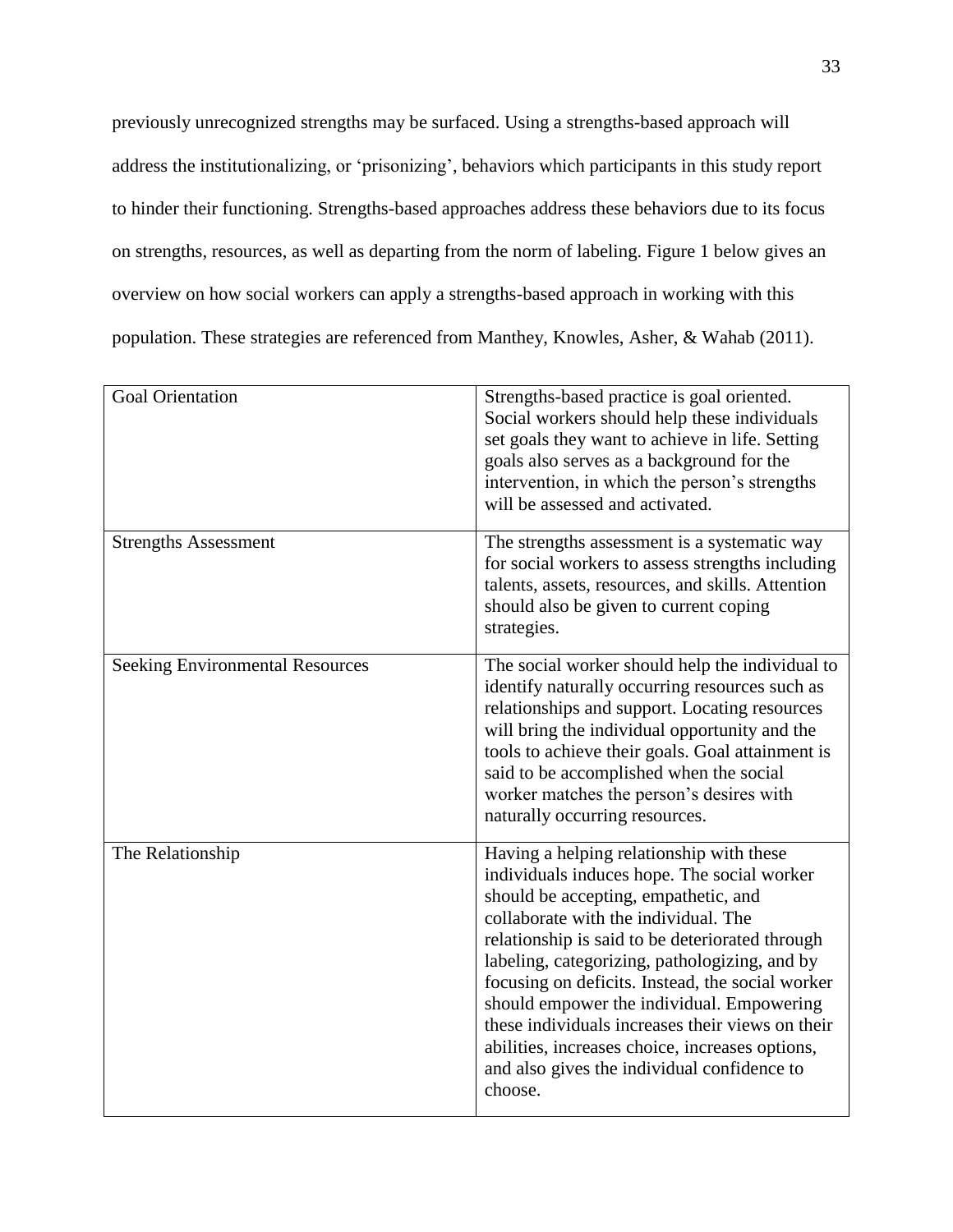| <b>Guiding Meaningful Choice</b>      | Social workers should give individuals the<br>authority to make choices and should see the<br>person as the expert in their own life. Social<br>workers guide the meaningful choice process<br>through clarifying, expanding, and encouraging<br>the individual.                                                                                                                    |
|---------------------------------------|-------------------------------------------------------------------------------------------------------------------------------------------------------------------------------------------------------------------------------------------------------------------------------------------------------------------------------------------------------------------------------------|
| Collaboration                         | As the social worker remains open to new<br>insights, the social worker can offer the person<br>their skills, knowledge, and experience. The<br>main concept in collaborating with the<br>individual is to work with them. Hearing and<br>valuing the person's opinions is essential to a<br>strengths-based approach.                                                              |
| Recognizing Trials and Opportunity    | The social worker should acknowledge past<br>trauma, abuse, illness, and struggle, and 're-<br>lens' these situations. A social worker does this<br>by helping the individual to view these<br>situations as a source for challenge and<br>opportunity. In recognizing that these<br>individuals are resilient, it is hoped that they<br>can overcome such adversity.               |
| Belief in Change and Growth Potential | The social worker should intentionally avoid<br>labels and stigmas involved with the<br>incarcerated population, and/ or mental illness.<br>Instead, the social worker should keep close<br>alliance with the individual's hopes, values,<br>and accomplishments. Social workers should<br>see these individuals as having the capacity to<br>grow and change, with no upper limit. |

*Figure 1*

The results of this study indicate that social workers must begin to engage differently with prisoners and formerly incarcerated individuals in practice and interventions. As noted above, when applying a strengths-based approach the client should be treated as 'the expert'. This study's results include that some formerly incarcerated individuals have the ability to identify their own needs while incarcerated. Therefore, social workers should recognize that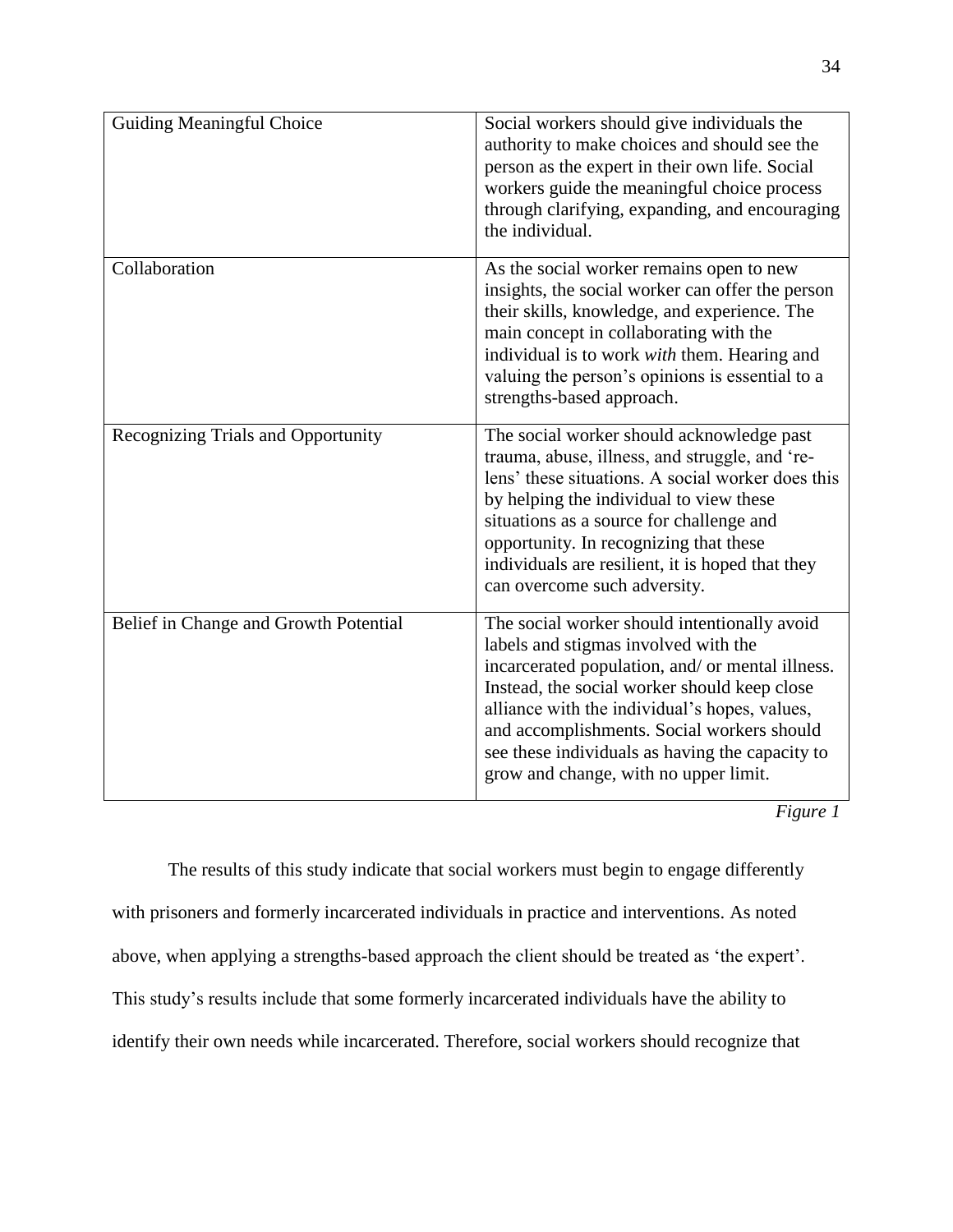these individuals have the capacity and 'expertise' to identify what they require to be successful in the rehabilitation process.

Also noted above, a central concept in strengths-based approaches is the relationship between the social worker and the individual. This study indicates that ex-prisoners report needs being unmet due to the lack of socially supportive relationships, furthermore, results indicate that needs become met when they are positively influenced from professionals. Thus, social workers should engage in a meaningful and professional relationship with prisoners and formerly incarcerated individuals. In these socially supportive relationships the social worker should be accepting, empathetic, and collaborative with the individual they are working with. This will not only provide the individual with hope, but will also meet their needs for having a socially supportive relationship.

As discussed in figure 1, the process of seeking environmental resources is imperative to strengths-based approaches. This research indicates that ex-prisoners report not having their needs met due to not being given the tools and/or resources that they require to be successful. Although correctional facilities are a purposely restrictive environment, offering little to no naturally occurring resources, social workers can begin to strive to identify what is available, and how to help their clients maximize these resources.

Continuing to employ strengths-based approaches in these environments will begin to defeat occurrences of 'institutionalizing' behaviors and will help to guide these individuals down a path of rehabilitation, confidence, and success.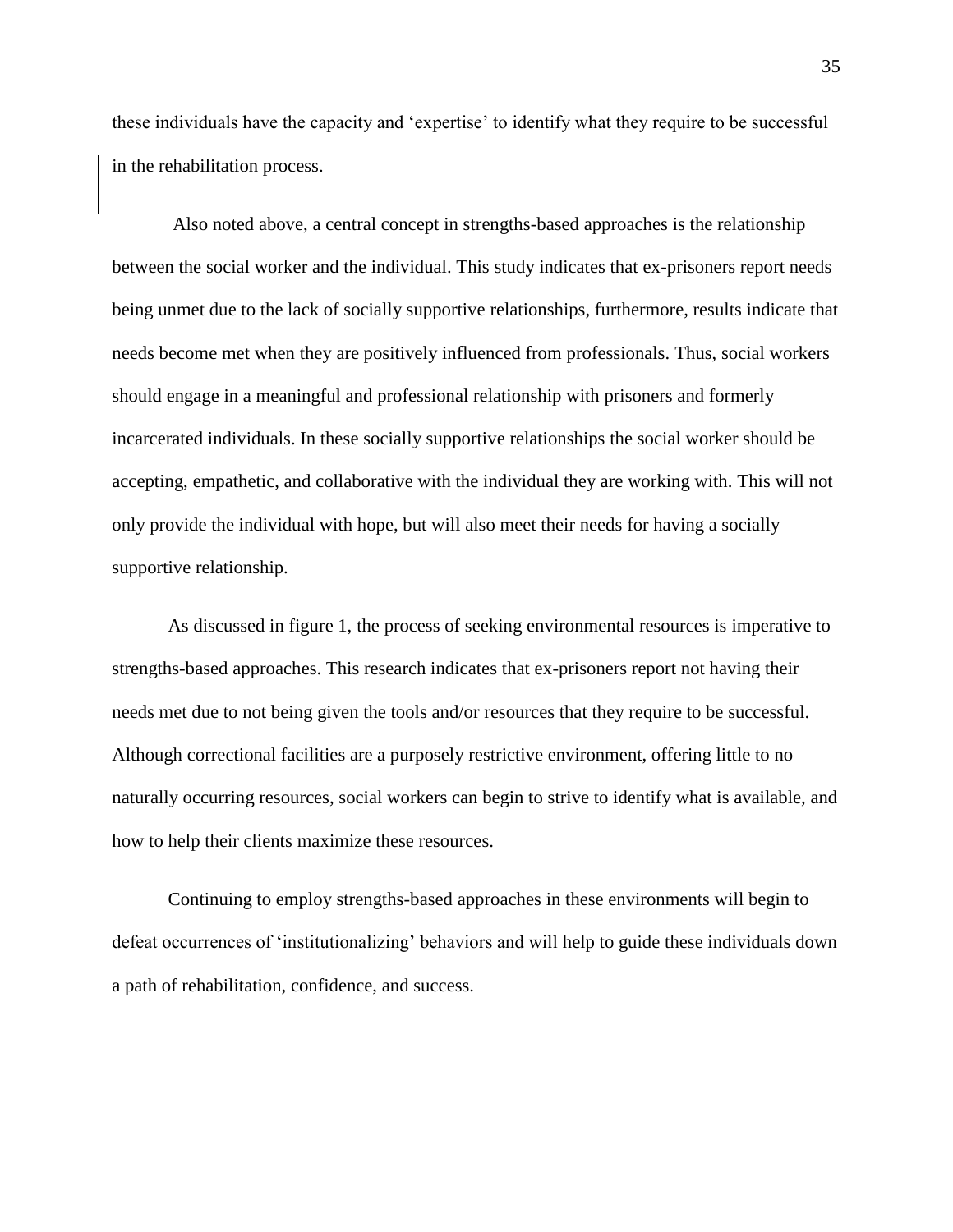## Works Cited

- <span id="page-36-0"></span>Baillargeon et al. (2010). Addressing the challenge of community reentry among released inmates with serious mental illness. *Community Psychology*, (46), 361-375. doi: 10.1007/s10464-010-9345-6
- Bentz, V., & Shapiro, J. (1998). Mindful Inquiry in Social Research. Thousand Oaks, California: Sage Publications, Inc.

Brun, C., & Rapp, R. C. (2001). Strengths-based case management: Individuals' perspectives on strengths and the case manager relationship. *Social Work*, *46*(3), 278-288.

*Bureau of Justice Statistics*. (2011, November 14). Retrieved from http://www.bjs.gov/index.cfm?ty=tp&tid=17

- Burnett, R., & Maruna, S. (2006). The kindness of prisoners. Strengths-based resettlement in theory and action. *Criminology and Criminal Justice*, 6(1), 83-106.
- Clear, T. R., Hardyman, P. L., Stout, B., Lucken, K., & Dammer, H. R. (2000). The value of religion in prison: An inmate perspective. *Journal Of Contemporary Criminal Justice*, 16(1), 53.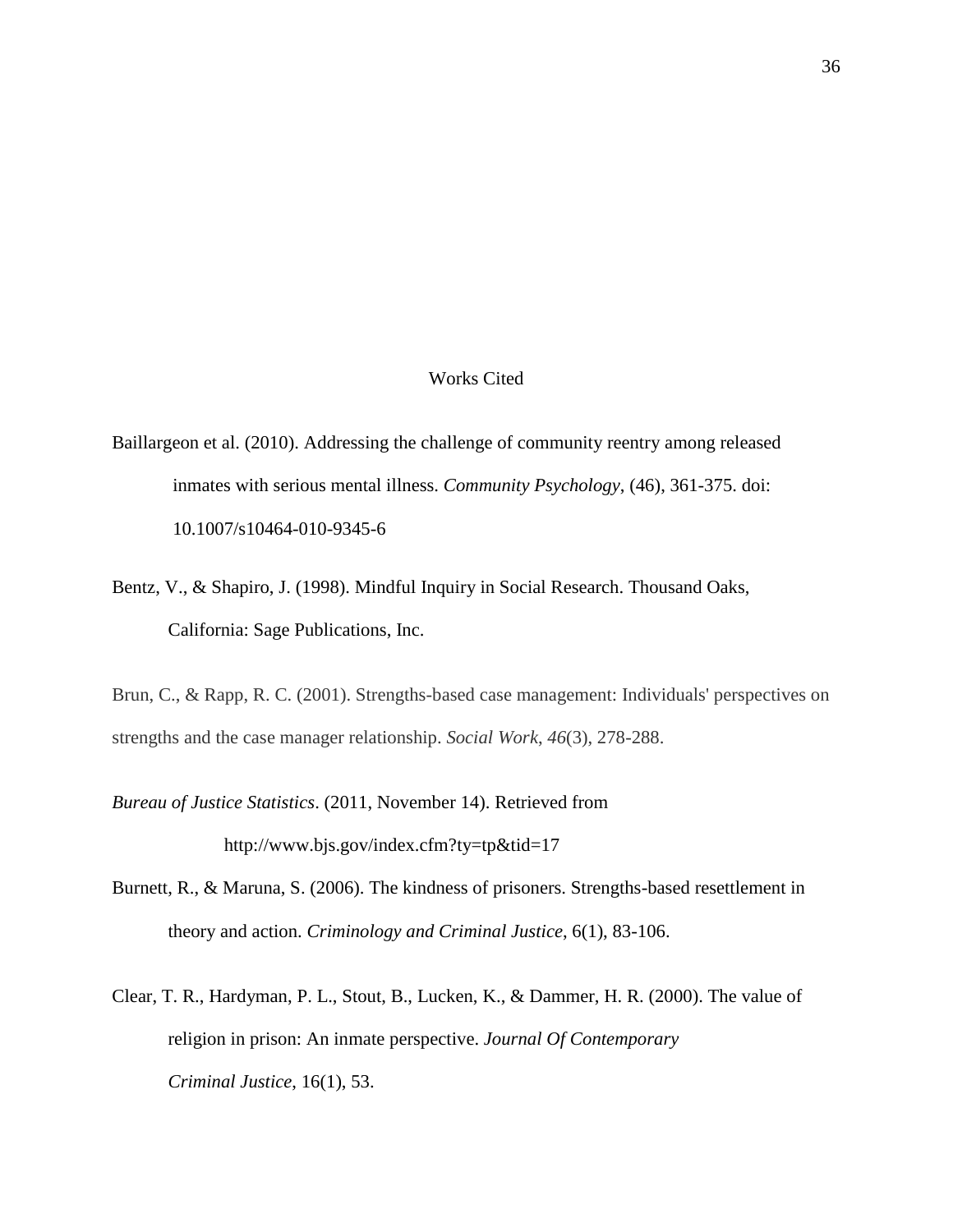- Clear, T. R., & Sumter, M. T. (2002). Prisoners, prison, and religion: Religion and adjustment to prison. *Journal of Offender Rehabilitation*, 35(3/4), 125.
- Esperian, J. H. (2010). The effect of prison education programs on recidivism. *Journal of Correctional Education*, 61(4), 316-334.
- Glaze, L & Parks, E. (2012). Correctional population in the United States, 2011.Retrieved from Office of Justice Programs website: http://www.bjs.gov/content/pub/pdf/cpus11.pdf
- Goffman, E. (1961). Asylum. *New York*.
- Goodstein, L., & Wright, K. N. (1989). Inmate adjustment to prison. *The American prison: Issues in research and policy*, 229-251.
- Hall & Killacky. (2008). Correctional education from the perspective of the prisoner student. *The Journal of Correctional Education*, 59(4), 301-320.
- Haney, C. (2001). The psychological impact of incarceration: Implications for post-prison adjustment, in *National Policy Conference*, Janurary 30- 31, 2001, Santa Cruz, 1-19. U.S. Department of Health and Human Services
- Heseltine, K., Sarre, R., & Day, A. (2011). Prison-based correctional rehabilitation: An overview of intensive interventions for moderate to high-risk offenders. Trends & Issues In Crime & Criminal Justice, (412), 1-8.
- James, D., & Glaze, L. (2006). Mental Health Problems of Prison and Jail Inmates (NCJ Report No. 213600). Washington, DC: U.S. Department of Justice, Bureau of Justice Statistics. Retrieved from http://www.ojp.usdoj.gov/bjs/pub/pdf/mhppji.pdf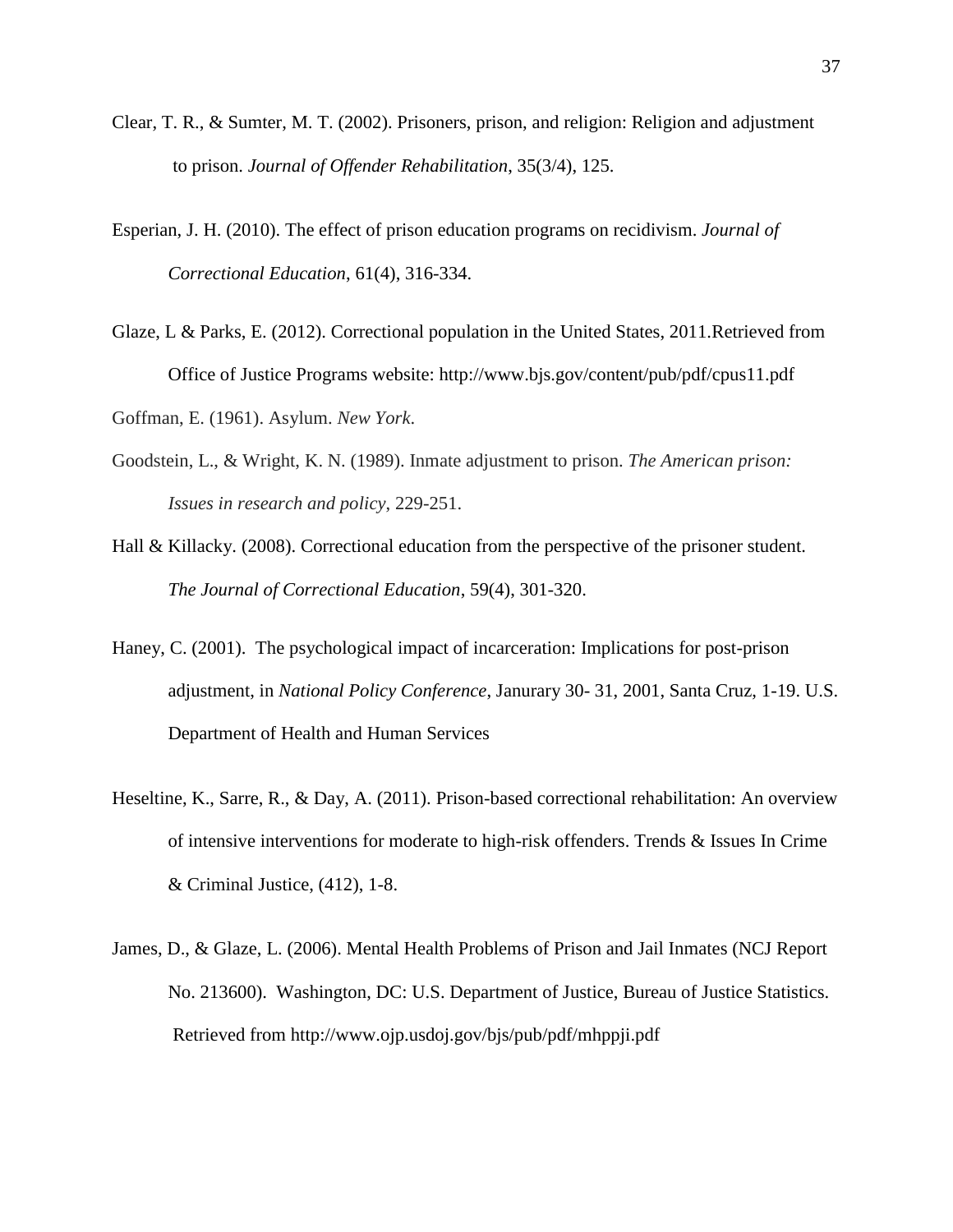- Kerley, K. R., Matthews, T. L., & Blanchard, T. C. (2005). Religiosity, religious participation, and negative prison behaviors. *Journal For The Scientific Study Of Religion*, 44(4),443-457. doi:10.1111/j.1468-5906.2005.00296.x
- Lawson, D., Segrin, C., & Ward, T.( 1996). The relationship between prisonization and social skills amoung prison inmates. *The Prison Journal*, 76(3),293-308. doi: 10.1177/0032855596076003004
- Manthey, T., Knowles, B., Asher, D., Wahab, S. (2011). Strengths-based practice and motivational interviewing. *Advances in Social Work*, 12(2), 126-151.

Mauer, M., & King, R. S. (2008). Retrieved from <http://www.sentencingproject.org/template/index.cfm>

- National Association of Social Work. (2013). Retrieved from website: http://www.socialworkers.org/
- Padgett, D. (1998). Qualitative Methods in Social Work Research. Thousand Oaks, California: Sage Publications, Inc.
- Padgett, D. (2004). The Qualitative Research Experience. . Belmont, California: Wadsworth/ Thomson Learning.
- Rothbard, A. B., Wald, H., Zubritsky, C., Jaquette, N., & Chhatre, S. (2009). Effectiveness of a jail-based treatment program for individuals with co-occurring disorders. *Behavioral Sciences & The Law*, 27(4), 643-654. doi:10.1002/bsl.882
- Saleeby, D. (1996). The strengths-based perspective in social work practice: Extensions and cautions. *National Association of Social Workers, Inc*, 41(3), 296-305.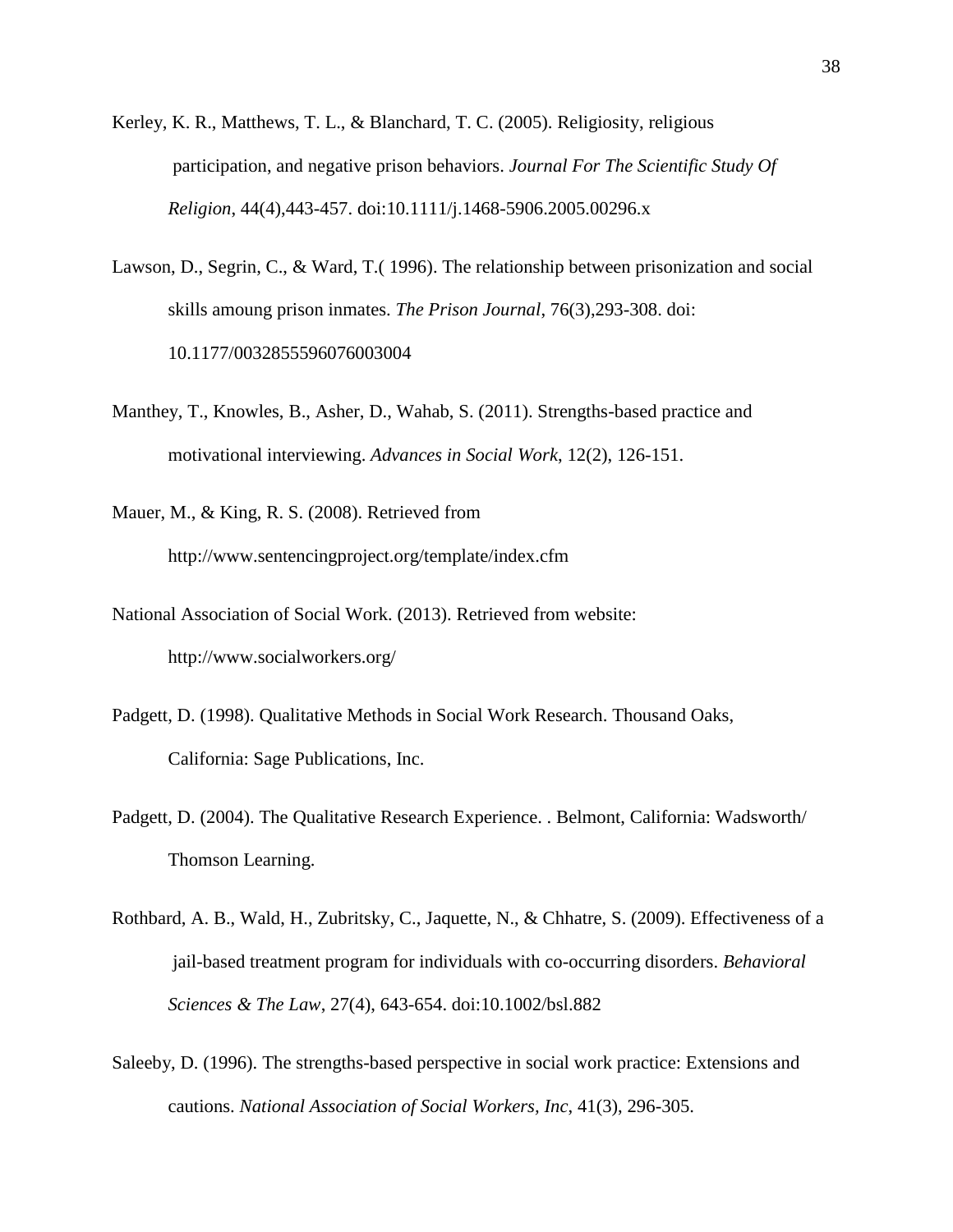Soderstrom, I. (2007). Mental illness in offender populations: Prevalence, duty and implications. *Mental Health In The Criminal Justice System*, 1-17. doi: 10.1300/J076v45n01\_01

Staudt, M., Howard , M., & Drake, B. (2001). The operationalization, implementation, and effectiveness of the strengths perspective: A review of empirical studies. *Journal of Social Work Research*, 27(3), 1-21.

Travis, J. (1999). Prisons, work and re-entry. *Corrections Today*, 102-113.

- Useem, B., & Piehl, A. (2008). Prison state. New York, NY: Cambridge University Press.
- Weinstein, R. (1982). Goffman's asylum and the social situations of mental hospitals.267-276.
- Welsh, W. (2010). Inmate responses to prison-based drug treatment: A repeated measures analysis. *Drug and Alcohol Dependance*., 37-44. doi: 10.1016/j.drugalcdep.2009.11.024
- Wormer, K. & Persson, L. (2010). Drug treatment with the U.S. federal prison system: Are treatment needs being met? *Journal of Offender Rehabilitation,* 49, 363-375.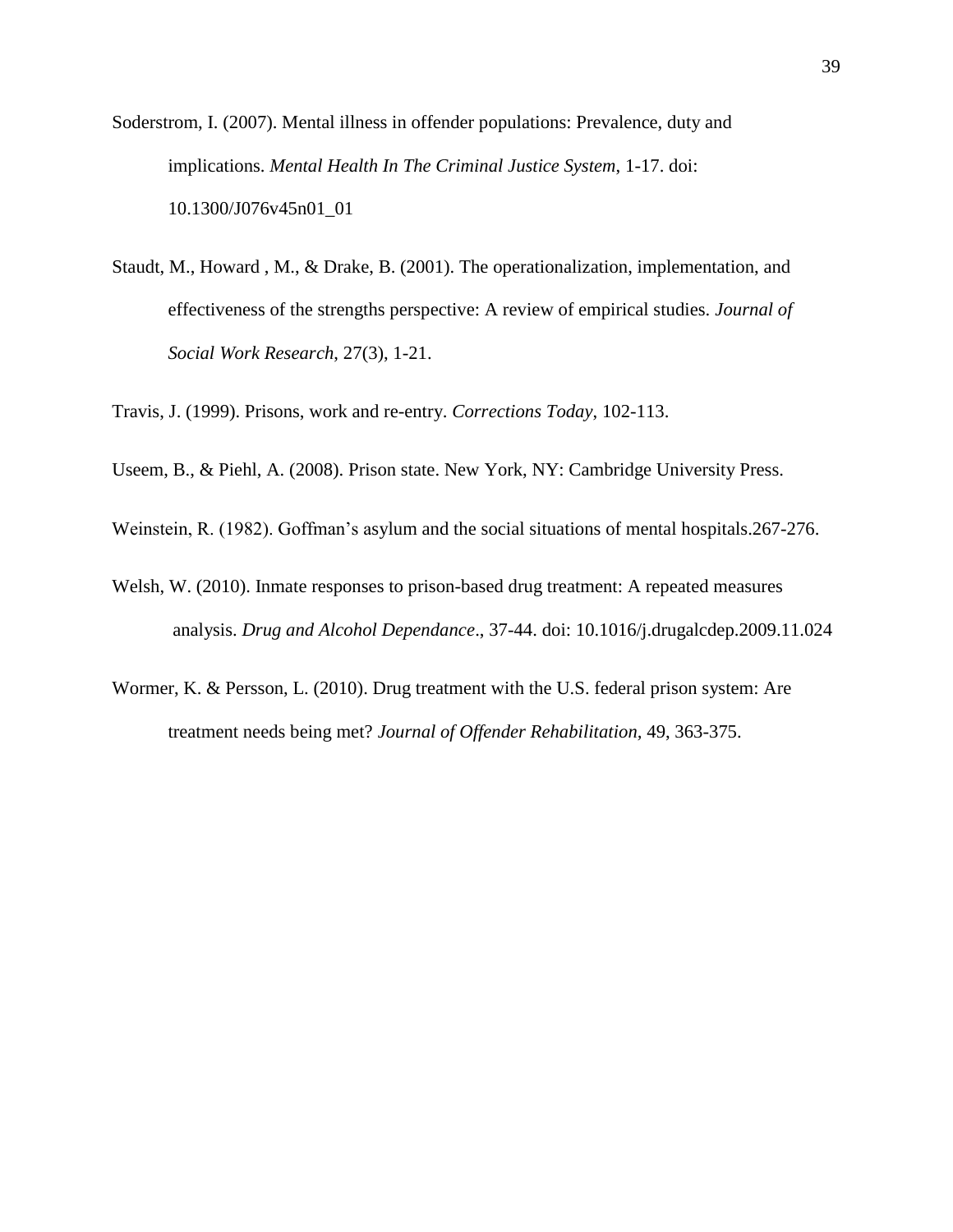## **Appendices**

## **Appendix A: Informational Letter**

## <span id="page-40-1"></span><span id="page-40-0"></span>**Jenna Houston BRIDGEWATER STATE UNIVERSITY SCHOOL OF SOCIAL WORK 95 Burrill Avenue Bridgewater, MA 02325 508-531-2773 or 508-531-2256**

#### **INFORMATIONAL LETTER**

Dear Potential Participant,

This letter is designed to tell you about the research study I am inviting you to participate in. The name of the study is: Ex-Prisoners' Perceptions of the Availability and Effects of Services in Correctional Settings

I am an undergraduate student at Bridgewater State University School of Social Work and this project is being carried out, in part, to meet the requirements of the Departmental Honors Program on campus as well as the Adrian-Tinsley Summer Research Program. Interview transcripts, will (with identifying data deleted) be shared with professors in this summer research program as part of my ongoing training and education.

I am hoping to better understand the needs of the ex-prisoners, to learn if they believe their needs were adequately addressed through programming in prison, if the programming helped in fostering positive coping skills, and lastly, whether the programming the participants received continued to be effective during thier reintegration into the community.

I hope the research results will enable ex- prisoners to be advocates for current and future prisoners by making suggestions towards what they believe could be more helpful in prison programming based the needs and experiences they encounterd.

You, in particular, are being asked to participate in this research study so as to explore the experiences of ex-prisoners and their perceptions of prison programming/services. It is rare that people who have been incarcerated get to tell their story. I think it is important for programming to begin to become more effective in coping with hardships during incarceration and during reintegration into the community.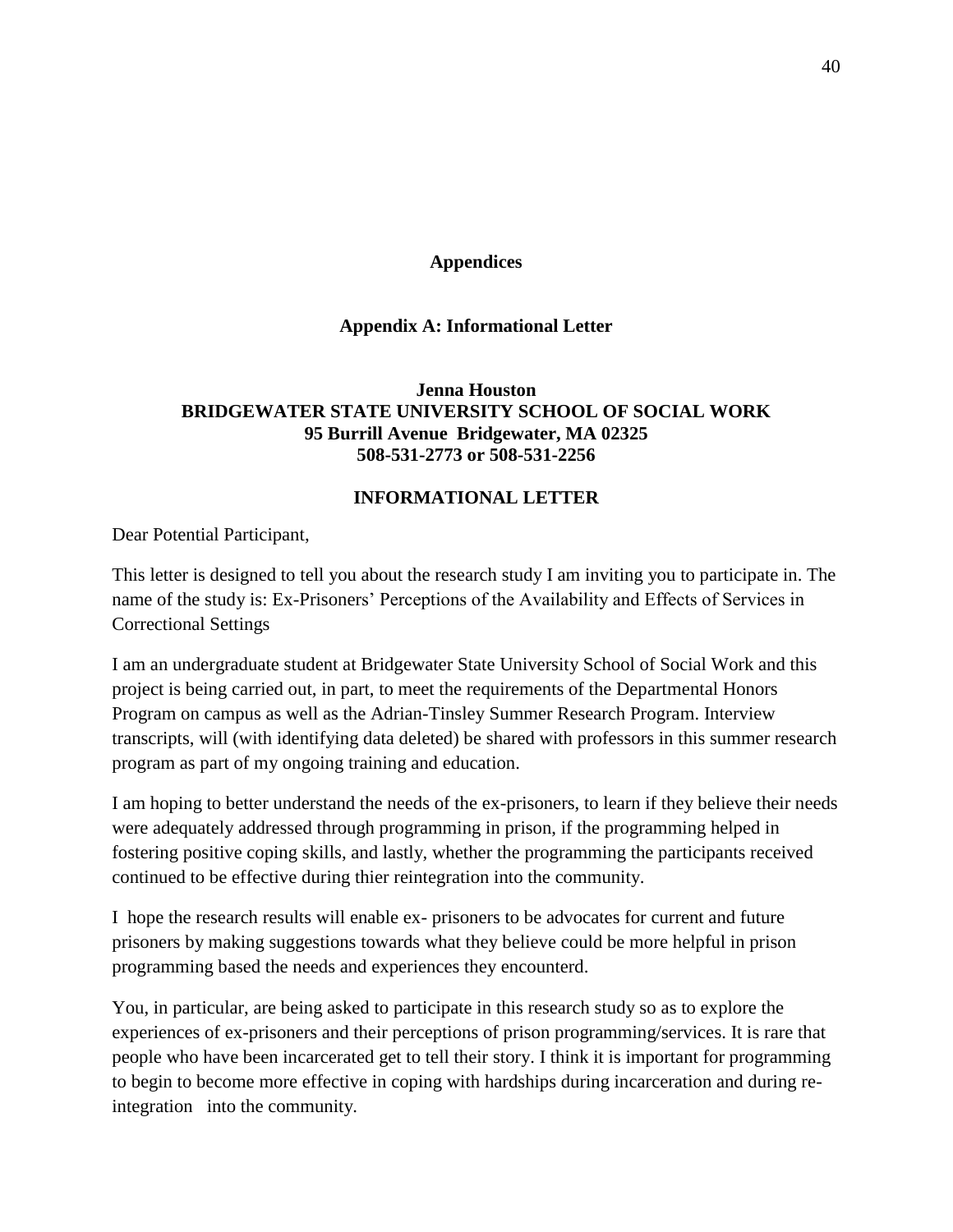Your involvement would consist of agreement to participate in a one-hour interview with me that will be taped recorded. You will be invited to share your ideas, insights and experiences during your incarceration as well as after your release.

Your participation in this research study would be completely voluntary and you could decide to end your participation at any time.

If you are interested in participating in this study or if you have questions about the study please contact me at 508-858-6768.

Sincerely,

Jenna Houston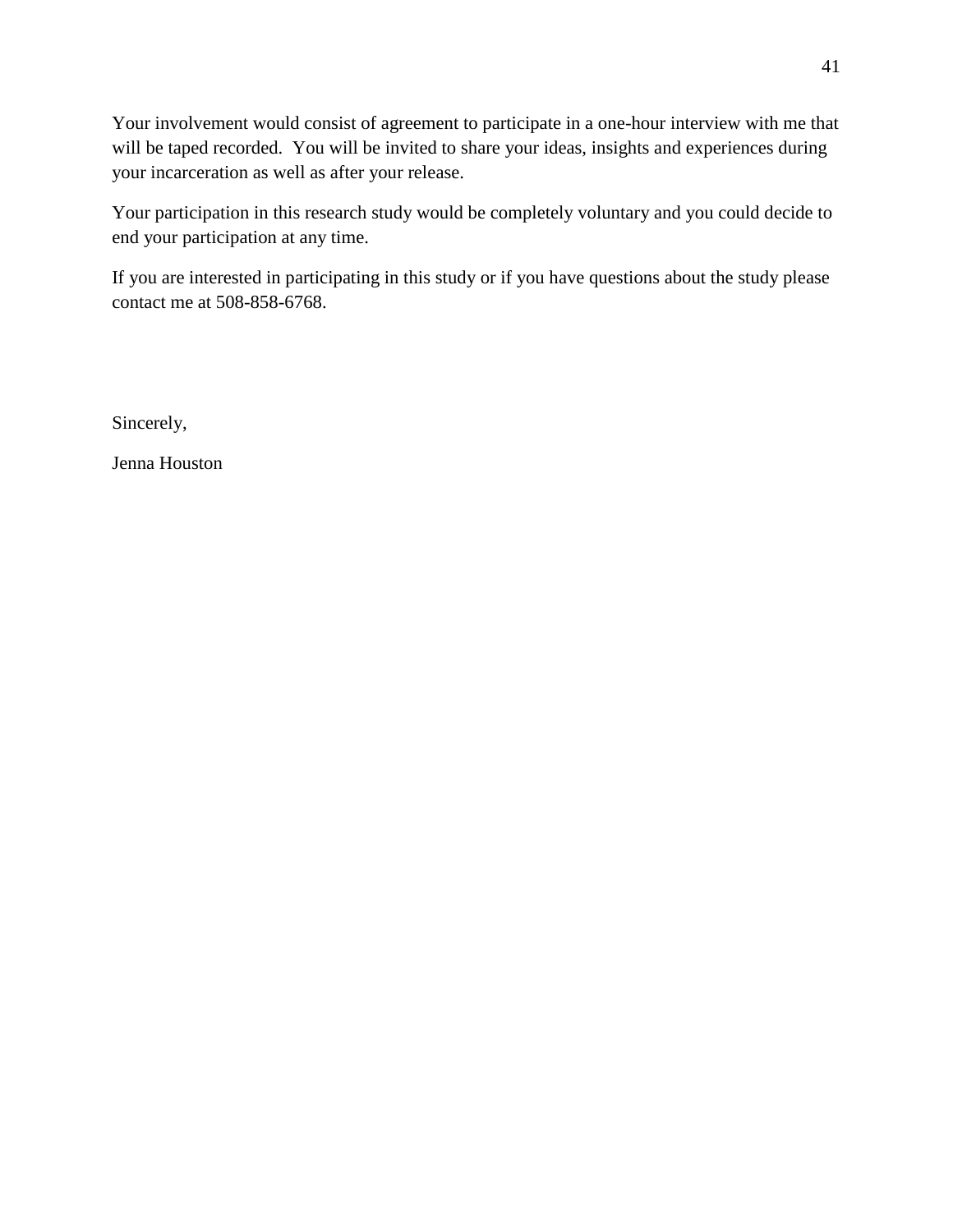## **Appendix B: Informed Consent Form**

## <span id="page-42-0"></span>**Jenna Houston BRIDGEWATER STATE UNIVERSITY SCHOOL OF SOCIAL WORK 95 Burrill Avenue Bridgewater, MA 02325 508-531-2773 or 508-531-2256**

## **INFORMED CONSENT FORM**

## **Ex-Prisoners' Perceptions of the Availability and Effects of Services in Correctional Settings**

## **1. The purpose of the study:**

You are being asked to participate in a research study designed to explore ex-prisoners' perceptions of availability of the services they received while incarcerated.

I am an undergraduate student at Bridgewater State University School of Social Work and this project is being carried out, in part, to meet the requirements of my honors thesis. Interview transcripts, will (with identifying data deleted) be shared with my mentor, a professor of social work, and classmates in my honors thesis class as part of my ongoing education. I may also present this research at educational forums such as conferences.

## **2. What your participation involves:**

Your involvement consists of agreement to participate in a one-hour interview with this researcher that will be taped recorded if you allow me to tape record it. You will be invited to share your ideas, insights and experiences of services you received while in prison, and your ideas about how these services affected your reentry into the community. You will be asked to talk about services such as job training, mental health treatment, religious programming, and educational services.

## **3. Possible risks and benefits associated with your participation:**

Please be assured that your decision to participate or not participate in this study is entirely voluntary and if you decide not to participate, there will be no consequences. If you decide to participate, you may experience emotional discomfort in recounting events related to the time you spent incarcerated. You may decide to skip any questions that you would prefer not to answer and to stop the interview at any time. You may also be concerned that I may share information that identifies you personally. To protect your confidentiality, all interview tapes will be maintained in a locked cabinet in the researcher's office. No one other than the researcher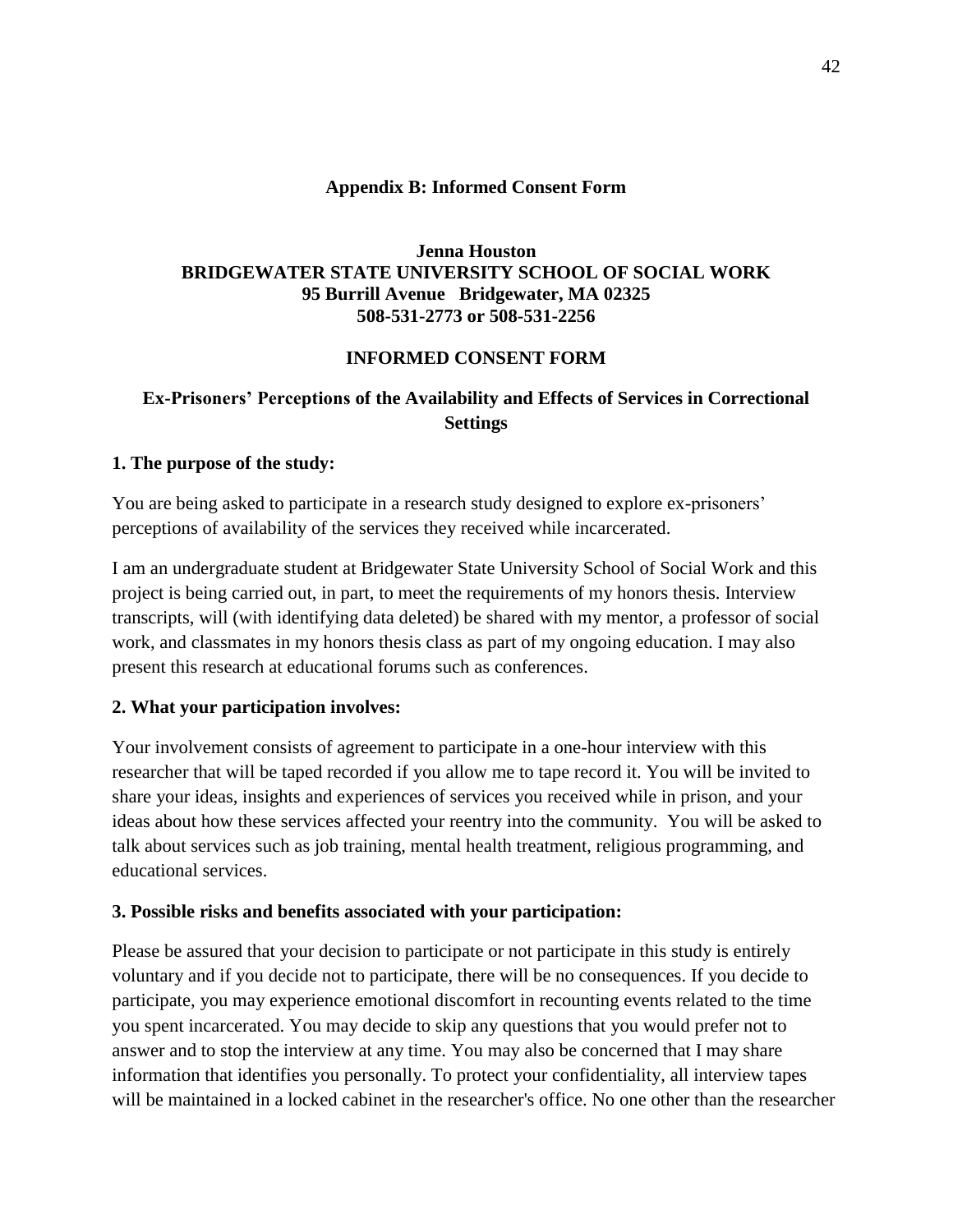will have access to or listen to the audiotape of the interview. All audiotapes will be destroyed within two years of this study. You will never be named in any written or spoken presentation that I make from this research, to protect your confidentiality. The potential benefits to your participation in this study include contributing to a better understanding of your experience with services and how it has positively affected you today. The results of this research may be useful to inform other researchers and social work professionals about what services in prison are helpful to reentry to the community.

## **4. Your rights as a participant:**

Your participation in this research study is completely voluntary. You may choose to skip any questions you do not want to answer or to discontinue the interview at any time. You may discontinue your participation in this study at any time without penalty or cost of any nature.

## **5. To get more information:**

If you have questions about this study or your rights as a research participant you may contact me at 508.858.6768. You may also contact this researcher's mentor, Judith Willison Ph.D., LICSW at 508.531.2843

I have read the Informed Consent Form, and have had the opportunity to fully discuss any concerns or questions. I agree to participate in this study, **Ex-Prisoners' Perceptions of the Availability and Effects of Services in Correctional Settings,** conducted by Jenna Houston, an undergraduate candidate at Bridgewater State University School of Social Work. By signing this form I indicate that I understand my participation is voluntary.

| Date<br>Date |
|--------------|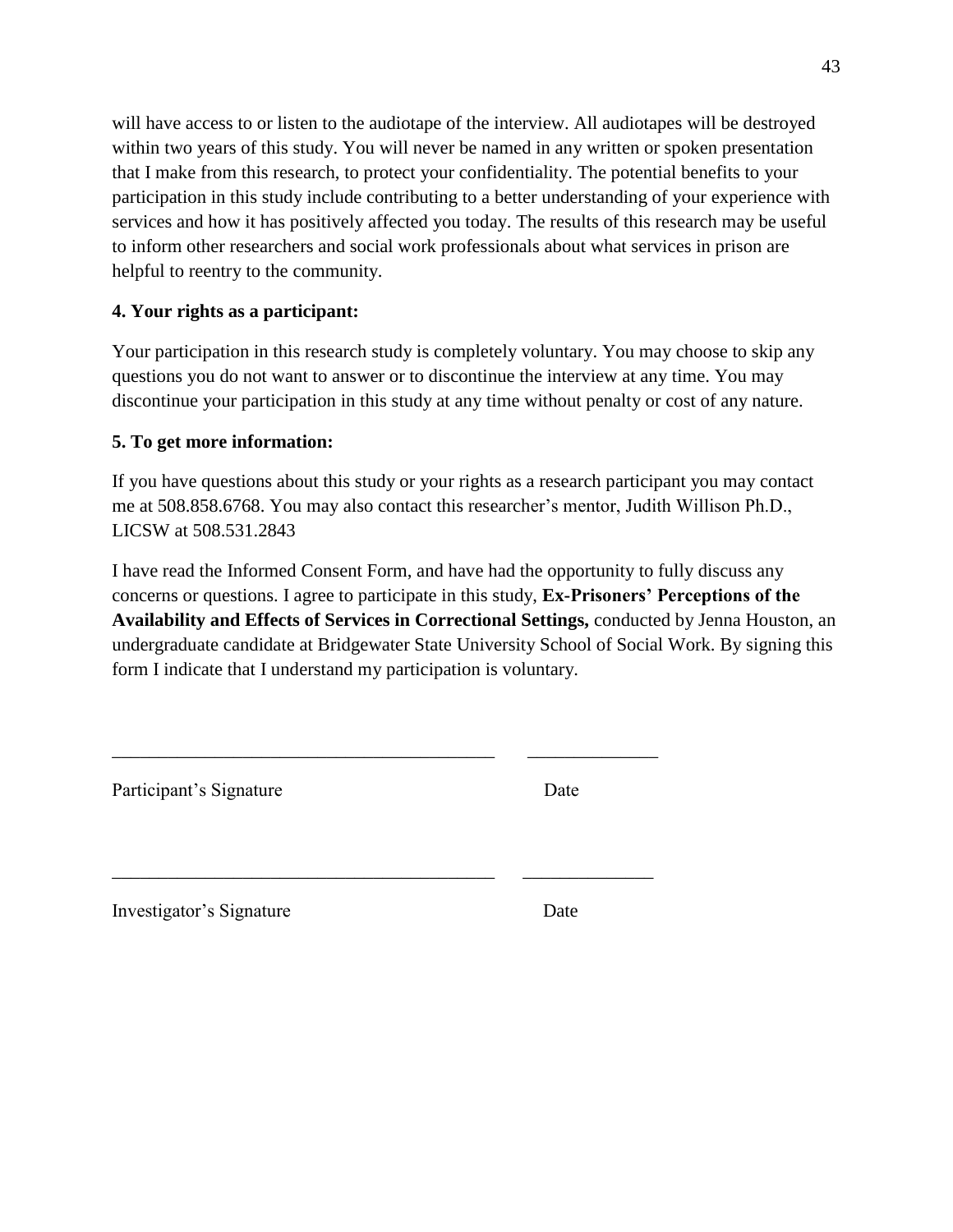## **Appendix C: Interview Guide**

## <span id="page-44-0"></span>**Jenna Houston BRIDGEWATER STATE UNIVERSITY SCHOOL OF SOCIAL WORK 95 Burrill Avenue Bridgewater, MA 02325 508-531-2773 or 508-531-2256**

## **INTERVIEW GUIDE**

## **Ex-Prisoners' Perceptions of the Availability and Effects of Services in Correctional Settings**

## **I. Needs while in prison:**

- 3. Many individuals who have spent time in prison report that they identified needs such as educational, mental health, spiritual/religious, or related to substance abuse.
- 4. Please tell me about what kind of needs you experienced while you were incarcerated.

## **Probes:**

- What needs in particular were met?
- What needs of yours in particular were not met?

## **II. Needs being met/ unmet in prison:**

1. Please tell me about services/programs that helped to address any of the needs we just talked about

## **Probes:**

- What services/programs in the prison directly helped you to address these needs while in prison?
- Do you feel if your needs had been addressed you would have had more positive experience? In what ways?
- What needs were unmet?
- What skills, lessons, and values did you learn from services you received?

## **III. Services/ programming that fostered positive coping skills:**

- 1. Did taking part in these services/ programs help you to adjust to your surroundings in prison
- 2. Did taking part in these services/programs help you to adjust being separated from your life in the community while you were in prison?

## **Probes:**